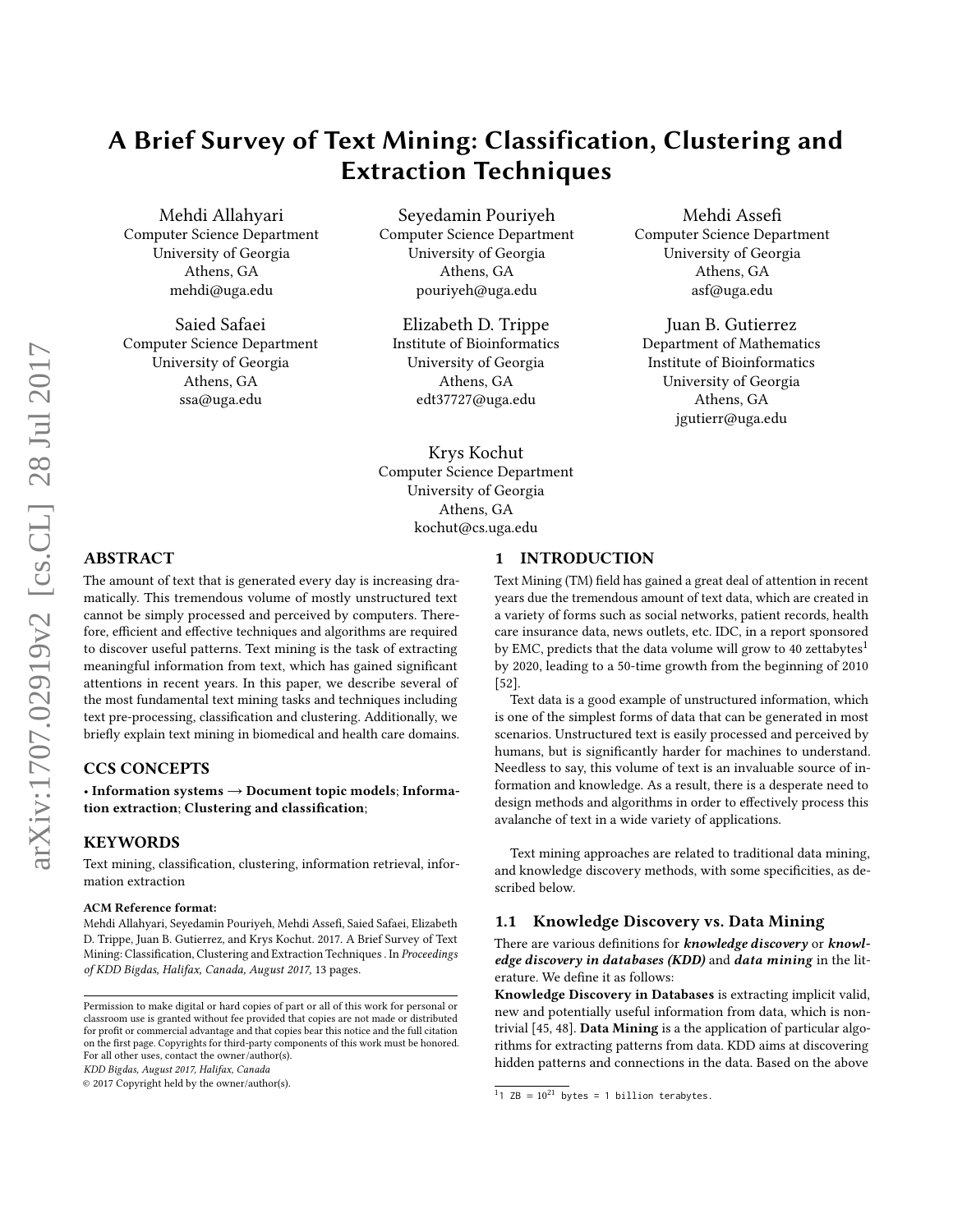definitions KDD refers to the overall process of discovering useful knowledge from data while data mining refers to a specific step in this process. Data can be structured like databases, but also unstructured like data in a simple text file.

Knowledge discovery in databases is a process that involves several steps to be applied to the data set of interest in order to excerpt useful patterns. These steps are iterative and interactive they may need decisions being made by the user. CRoss Industry Standard Process for Data Mining (Crisp  $DM<sup>2</sup>$  $DM<sup>2</sup>$  $DM<sup>2</sup>$ ) model defines these primary steps as follows: 1) understanding of the application and data and identifying the goal of the KDD process, 2) data preparation and preprocessing, 3) modeling, 4) evaluation, 5) deployment. Data cleaning and preprocessing is one of the most tedious steps, because it needs special methods to convert textual data to an appropriate format for data mining algorithms to use.

Data mining and knowledge discovery terms are often used interchangeably. Some would consider data mining as synonym for knowledge discovery, i.e. data mining consists of all aspects of KDD process. The second definition considers data mining as part of the KDD process (see [\[45\]](#page-11-1)) and explicate the modeling step, i.e. selecting methods and algorithms to be used for searching for patterns in the data. We consider data mining as a modeling phase of KDD process.

Research in knowledge discovery and data mining has seen rapid advances in recent years, because of the vast progresses in hardware and software technology. Data mining continues to evolve from the intersection of diverse fields such as machine learning, databases, statistics and artificial intelligence, to name a few, which shows the underlying interdisciplinary nature of this field. We briefly describe the relations to the three of aforementioned research areas.

Databases are essential to efficiently analyze large amounts of data. Data mining algorithms on the other hand can significantly boost the ability to analyze the data. Therefore for the data integrity and management considerations, data analysis requires to be integrated with databases [\[105\]](#page-12-1). An overview for the data mining from the database perspective can be found in [\[28\]](#page-10-0).

Machine Learning (ML) is a branch of artificial intelligence that tries to define set of approaches to find patterns in data to be able to predict the patterns of future data. Machine learning involves study of methods and algorithms that can extract information automatically. There are a great deal of machine learning algorithms used in data mining. For more information please refer to [\[101,](#page-12-2) [126\]](#page-12-3).

Statistics is a mathematical science that deals with collection, analysis, interpretation or explanation, and presentation of data $^3.$  $^3.$  $^3.$ Today lots of data mining algorithms are based on statistics and probability methods. There has been a tremendous quantities of research for data mining and statistical learning [\[1,](#page-10-1) [62,](#page-11-3) [78,](#page-11-4) [137\]](#page-12-4).

#### 1.2 Text Mining Approaches

Text Mining or knowledge discovery from text (KDT) − first introduced by Fledman et al. [\[46\]](#page-11-5) − refers to the process of extracting high quality of information from text (i.e. structured such as RDBMS data [\[28,](#page-10-0) [43\]](#page-11-6), semi-structured such as XML and JSON [\[39,](#page-11-7) [111,](#page-12-5) [112\]](#page-12-6), and unstructured text resources such as word documents, videos, and images). It widely covers a large set of related topics and algorithms for analyzing text, spanning various communities, including information retrieval, natural language processing, data mining, machine learning many application domains web and biomedical sciences.

Information Retrieval (IR): Information Retrieval is the activity of finding information resources (usually documents) from a collection of unstructured data sets that satisfies the information need [\[44,](#page-11-8) [93\]](#page-11-9). Therefore information retrieval mostly focused on facilitating information access rather than analyzing information and finding hidden patterns, which is the main purpose of text mining. Information retrieval has less priority on processing or transformation of text whereas text mining can be considered as going beyond information access to further aid users to analyze and understand information and ease the decision making.

Natural Language Processing (NLP): Natural Language Processing is sub-field of computer science, artificial intelligence and linguistics which aims at understanding of natural language using computers [\[90,](#page-11-10) [94\]](#page-11-11). Many of the text mining algorithms extensively make use of NLP techniques, such as part of speech tagging (POG), syntactic parsing and other types of linguistic analysis (see [\[80,](#page-11-12) [116\]](#page-12-7) for more information).

Information Extraction from text (IE): Information Extraction is the task of automatically extracting information or facts from unstructured or semi-structured documents [\[35,](#page-10-2) [122\]](#page-12-8). It usually serves as a starting point for other text mining algorithms. For example extraction entities, Name Entity Recognition (NER), and their relations from text can give us useful semantic information.

Text Summarization: Many text mining applications need to summarize the text documents in order to get a concise overview of a large document or a collection of documents on a topic [\[67,](#page-11-13) [115\]](#page-12-9). There are two categories of summarization techniques in general: extractive summarization where a summary comprises information units extracted from the original text, and in contrary abstractive summarization where a summary may contain "synthesized" information that may not occur in the original document (see [\[6,](#page-10-3) [38\]](#page-11-14) for an overview).

Unsupervised Learning Methods: Unsupervised learning methods are techniques trying to find hidden structure out of unlabeled data. They do not need any training phase, therefore can be applied to any text data without manual effort. Clustering and topic modeling are the two commonly used unsupervised learning algorithms used in the context of text data. Clustering is the task of segmenting a collection of documents into partitions where documents in the same group (cluster) are more similar to each other than those in

<span id="page-1-1"></span><span id="page-1-0"></span><sup>2</sup> http://www.crisp-dm.org/ 3 http://en.wikipedia.org/wiki/Statistics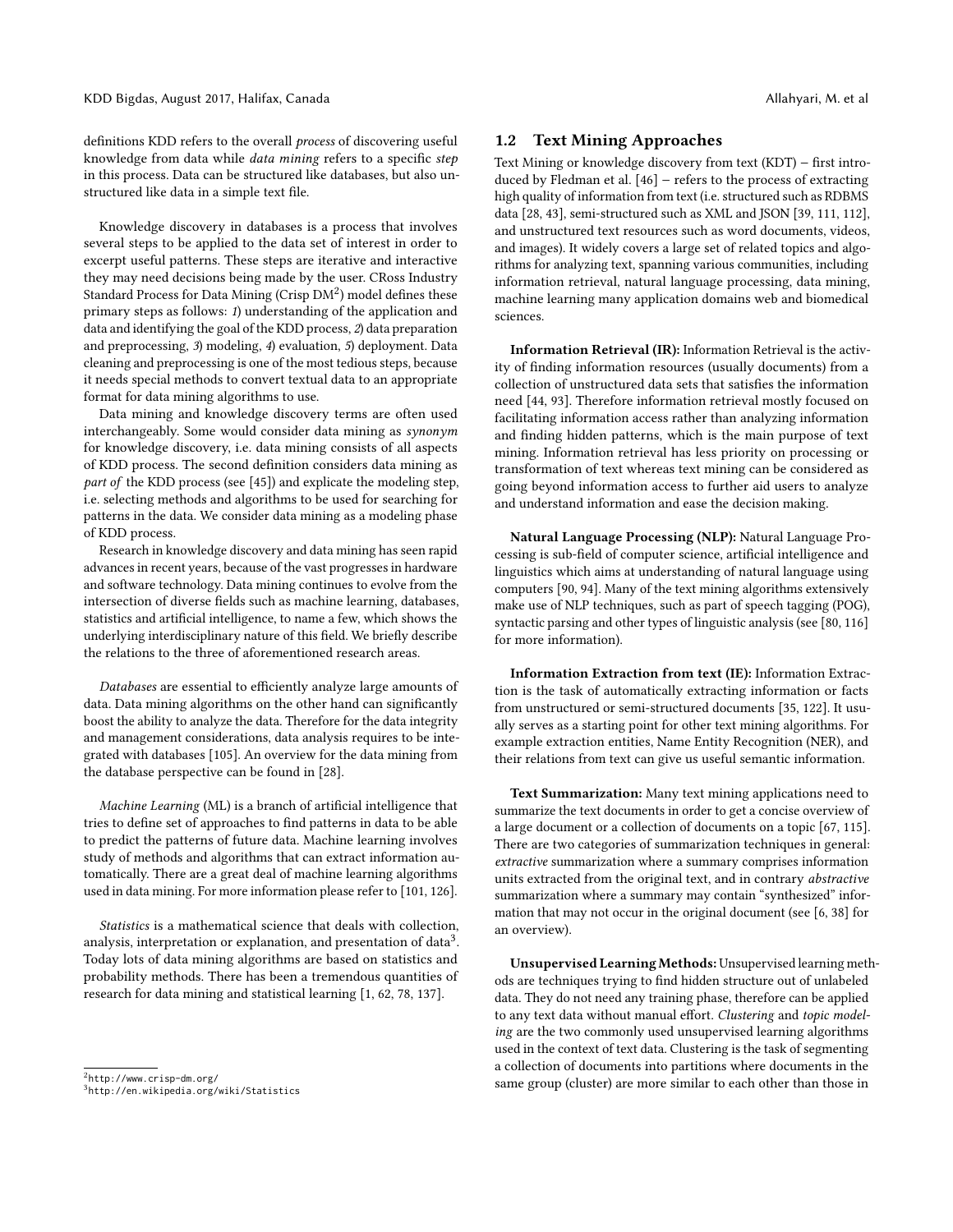other clusters. In topic modeling a probabilistic model is used to determine a soft clustering, in which every document has a probability distribution over all the clusters as opposed to hard clustering of documents. In topic models each topic can be represented as a probability distributions over words and each documents is expressed as probability distribution over topics. Thus, a topic is akin to a cluster and the membership of a document to a topic is probabilistic [\[1,](#page-10-1) [133\]](#page-12-10).

Supervised Learning Methods: Supervised learning methods are machine learning techniques pertaining to infer a function or learn a classifier from the training data in order to perform predictions on unseen data. There is a broad range of supervised methods such as nearest neighbor classifiers, decision trees, rule-based classifiers and probabilistic classifiers [\[101,](#page-12-2) [126\]](#page-12-3).

Probabilistic Methods for Text Mining: There are various probabilistic techniques including unsupervised topic models such as probabilistic Latent semantic analysis (pLSA) [\[66\]](#page-11-15) and Latent Dirichlet Allocation (LDA) [\[16\]](#page-10-4), and supervised learning methods such as conditional random fields [\[85\]](#page-11-16) that can be used regularly in the context of text mining.

Text Streams and Social Media Mining: There are many different applications on the web which generate tremendous amount of streams of text data. news stream applications and aggregators such as Reuters and Google news generate huge amount of text streams which provides an invaluable source of information to mine. Social networks, particularly Facebook and Twitter create large volumes of text data continuously. They provide a platform that allows users to freely express themselves in a wide range of topics. The dynamic nature of social networks makes the process of text mining difficult which needs special ability to handle poor and non-standard language [\[58,](#page-11-17) [146\]](#page-12-11).

Opinion Mining and Sentiment Analysis: With the advent of e-commerce and online shopping, a huge amount of text is created and continues to grow about different product reviews or users opinions. By mining such data we find important information and opinion about a topic which is significantly fundamental in advertising and online marketing (see [\[109\]](#page-12-12) for an overview).

Biomedical Text Mining: Biomedical text mining refers to the task of text mining on text of biomedical sciences domains. The role of text mining in biomedical domain is two fold, it enables the biomedical researchers to efficiently and effectively access and extract the knowledge out of the massive volumes of data and also facilitates and boosts up biomedical discovery by augmenting the mining of other biomedical data such as genome sequences and protein structures [\[60\]](#page-11-18).

#### 2 TEXT REPRESENTATION AND ENCODING

Text mining on a large collection of documents is usually a complex process, thus it is critical to have a data structure for the text which facilitates further analysis of the documents [\[67\]](#page-11-13). The most common way to represent the documents is as abag of words (BOW), which considers the number of occurrences of each term (word/phrase) but ignores the order. This representation leads to a vector representation that can be analyzed with dimension reduction algorithms from machine learning and statistics. Three of the main dimension reduction techniques used in text mining are Latent Semantic Indexing (LSI) [\[42\]](#page-11-19), Probabilistic Latent Semantic Indexing (PLSA) [\[66\]](#page-11-15) and topic models [\[16\]](#page-10-4).

In many text mining applications, particularly information retrieval (IR), documents needs to be ranked for more effective retrieval over large collections [\[131\]](#page-12-13). In order to be able to define the importance of a word in a document, documents are represented as vectors and a numerical importance is assigned to each word. The three most used model based on this idea are vector space model (VSM) (see section 2.2), probabilistic models [\[93\]](#page-11-9) and inference network model [\[93,](#page-11-9) [138\]](#page-12-14).

#### 2.1 Text Preprocessing

Preprocessing is one of the key components in many text mining algorithms. For example a traditional text categorization framework comprises preprocessing, feature extraction, feature selection and classification steps. Although it is confirmed that feature extraction [\[57\]](#page-11-20), feature selection [\[47\]](#page-11-21) and classification algorithm [\[135\]](#page-12-15) have significant impact on the classification process, the preprocessing stage may have noticeable influence on this success. Uysal et al. [\[140\]](#page-12-16) have investigated the impact of preprocessing tasks particularly in the area of text classification. The preprocessing step usually consists of the tasks such as tokenization, filtering, lemmatization and stemming. In the following we briefly describe them.

Tokenization: Tokenization is the task of breaking a character sequence up into pieces (words/phrases) called tokens, and perhaps at the same time throw away certain characters such as punctuation marks. The list of tokens then is used to further processing [\[143\]](#page-12-17).

Filtering: Filtering is usually done on documents to remove some of the words. A common filtering is stop-words removal. Stop words are the words frequently appear in the text without having much content information (e.g. prepositions, conjunctions, etc). Similarly words occurring quite often in the text said to have little information to distinguish different documents and also words occurring very rarely are also possibly of no significant relevance and can be removed from the documents [\[119,](#page-12-18) [130\]](#page-12-19).

Lemmatization: Lemmatization is the task that considers the morphological analysis of the words, i.e. grouping together the various inflected forms of a word so they can be analyzed as a single item. In other words lemmatization methods try to map verb forms to infinite tense and nouns to a single form. In order to lemmatize the documents we first must specify the POS of each word of the documents and because POS is tedious and error prone, in practice stemming methods are preferred.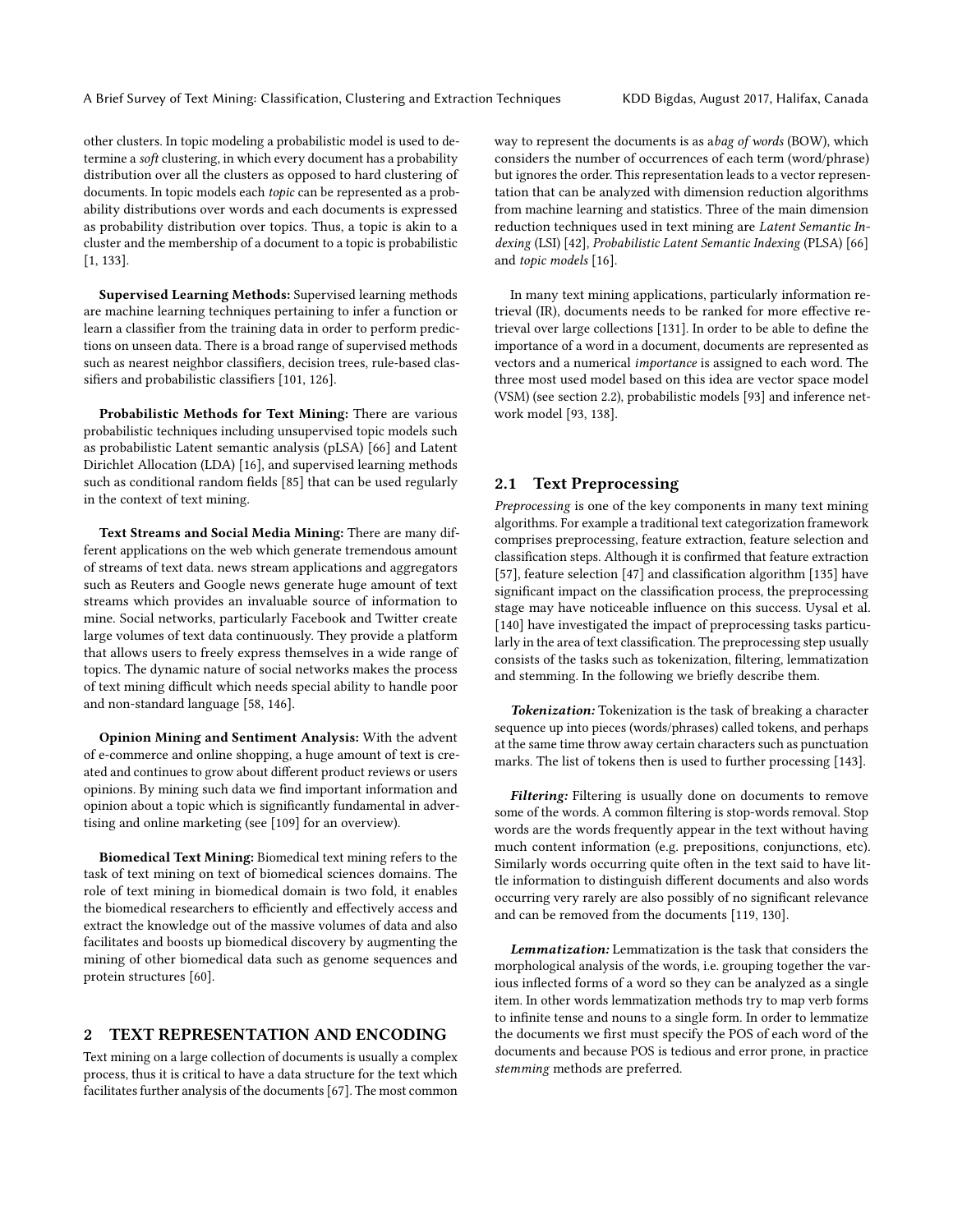Stemming: Stemming methods aim at obtaining stem (root) of derived words. Stemming algorithms are indeed language dependent. The first stemming algorithm introduced in [\[92\]](#page-11-22), but the stemmer published in [\[110\]](#page-12-20) is most widely stemming method used in English [\[68\]](#page-11-23).

#### 2.2 Vector Space Model

In order to allow for more formal descriptions of the algorithms, we first define some terms and variables that will be frequently used in the following: Given a collection of documents  $\mathcal{D} = \{d_1, d_2, \ldots, d_D\}$ , let  $V = \{w_1, w_2, \dots, w_v\}$  be the set of distinct words/terms in the collection. Then  $V$  is called the vocabulary. The frequency of the term  $w \in V$  in document  $d \in \mathcal{D}$  is shown by  $f_d(w)$  and the number<br>of documents having the word w is represented by  $f_{\alpha}(w)$ . The term of documents having the word w is represented by  $f_{\mathcal{D}}(w)$ . The term vector for document *d* is denoted by  $\vec{t}_d = (f_d(w_1), f_d(w_2), \dots, f_d(w_n))$  $f_d(w_v)$ ).

The most common way to represent documents is to convert them into numeric vectors. This representation is called "Vector Space Model" (VSM). Event though its structure is simple and originally introduced for indexing and information retrieval [\[121\]](#page-12-21), VSM is broadly used in various text mining algorithms and IR systems and enables efficient analysis of large collection of documents [\[67\]](#page-11-13).

In VSM each word is represented by a variable having a numeric value indicating the weight (importance) of the word in the document. There are two main term weight models: 1) Boolean model: In this model a weight  $\omega_{ij} > 0$  is assigned to each term  $w_i \in d_j$ . For any term that does not appear in  $d_j$ ,  $\omega_{ij} = 0$ . 2) Term frequency (TE-IDF). The most popular frequency-inverse document frequency (TF-IDF): The most popular term weighting schemes is TF-IDF. Let  $q$  be this term weighting scheme, then the weight of each word  $w \in d$  is computed as follows:

$$
q(w) = f_d(w) * log \frac{|\mathcal{D}|}{f_{\mathcal{D}}(w)}
$$
 (1)

where  $|\mathcal{D}|$  is the number of documents in the collection  $\mathcal{D}$ .

In TF-IDF the term frequency is normalized by inverse document frequency, IDF. This normalization decreases the weight of the terms occurring more frequently in the document collection, Making sure that the matching of documents be more effected by distinctive words which have relatively low frequencies in the collection.

Based on the term weighting scheme, each document is represented by a vector of term weights  $\omega(d) = (\omega(d, w_1), \omega(d, w_2), \dots,$  $\omega(d, w_v)$ ). We can compute the similarity between two documents  $d_1$  and  $d_2$ . One of the most widely used similarity measures is cosine similarity and is computed as follows:

$$
S(d_1, d_2) = \cos(\theta) = \frac{d_1 \cdot d_2}{\sqrt{\sum_{i=1}^{v} w_{1i}^2} \cdot \sqrt{\sum_{i=1}^{v} w_{2i}^2}}
$$
(2)

[\[120,](#page-12-22) [121\]](#page-12-21) discussed term weighting schemes and vector space models in more details.

#### 3 CLASSIFICATION

Text classification has been broadly studied in different communities such as data mining, database, machine learning and information retrieval, and used in vast number of applications in various domains such as image processing, medical diagnosis, document organization, etc. Text classification aims to assign predefined classes to text documents [\[101\]](#page-12-2). The problem of classification is defined as follows. We have a *training set*  $\mathcal{D} = \{d_1, d_2, \ldots, d_n\}$  of documents, such that each document  $d_i$  is labeled with a label  $\ell_i$  from the set  $\ell = \ell_{\ell}$ ,  $\ell_{\ell}$ ,  $\ell_{\ell}$ , The task is to find a classification model (class)  $\mathcal{L} = \{\ell_1, \ell_2, \dots, \ell_k\}$ . The task is to find a *classification model* (classifier) f where sifier) f where

$$
f: \mathcal{D} \longrightarrow \mathcal{L} \qquad f(d) = \ell \qquad (3)
$$

which can assign the correct class label to new document  $d$  (test<br>instance). The classification is called hard if a label is explicitly instance). The classification is called hard, if a label is explicitly assigned to the test instance and soft, if a probability value is assigned to the test instance. There are other types of classification which allow assignment of multiple labels [\[54\]](#page-11-24) to a test instance. For an extensive overview on a number of classification methods see [\[41,](#page-11-25) [71\]](#page-11-26). Yang et al. evaluates various kinds of text classification algorithms [\[147\]](#page-12-23). Many of the classification algorithms have been implemented in different software systems and are publicly available such as BOW toolkit [\[98\]](#page-12-24), Mallet [\[99\]](#page-12-25) and  $\text{WEKA}^4$  $\text{WEKA}^4$ .

To evaluate the performance of the classification model, we set a side a random fraction of the labeled documents (test set). After training the classifier with training set, we classify the test set and compare the estimated labels with the true labels and measure the performance. The portion of correctly classified documents to the total number of documents is called accuracy [\[67\]](#page-11-13). The common evaluation metrics for text classification are precision, recall and F-1 scores. Charu et al. [\[1\]](#page-10-1) defines the metrics as follows: "precision is the fraction of the correct instances among the identified positive instances. Recall is the percentage of correct instances among all the positive instances. And F-1 score is the geometric mean of precision and recall".

$$
F_1 = 2 \times \frac{precision \times recall}{precision + recall}
$$
 (4)

## 3.1 Naive Bayes Classifier

Probabilistic classifiers have gained a lot of popularity recently and have shown to perform remarkably well [\[24,](#page-10-5) [73,](#page-11-27) [84,](#page-11-28) [86,](#page-11-29) [118\]](#page-12-26). These probabilistic approaches make assumptions about how the data (words in documents) are generated and propose a probabilistic model based on these assumptions. Then use a set of training examples to estimate the parameters of the model. Bayes rule is used to classify new examples and select the class that is most likely has generated the example [\[96\]](#page-12-27).

The Naive Bayes classifier is perhaps the simplest and the most widely used classifier. It models the distribution of documents in each class using a probabilistic model assuming that the distribution of different terms are independent from each other. Even though this so called "naive Bayes" assumption is clearly false in many real world applications, naive Bayes performs surprisingly well.

There are two main models commonly used for naive Bayes classifications [\[96\]](#page-12-27). Both models aim at finding the posterior probability

<span id="page-3-0"></span><sup>4</sup> http://www.cs.waikato.ac.nz/ml/weka/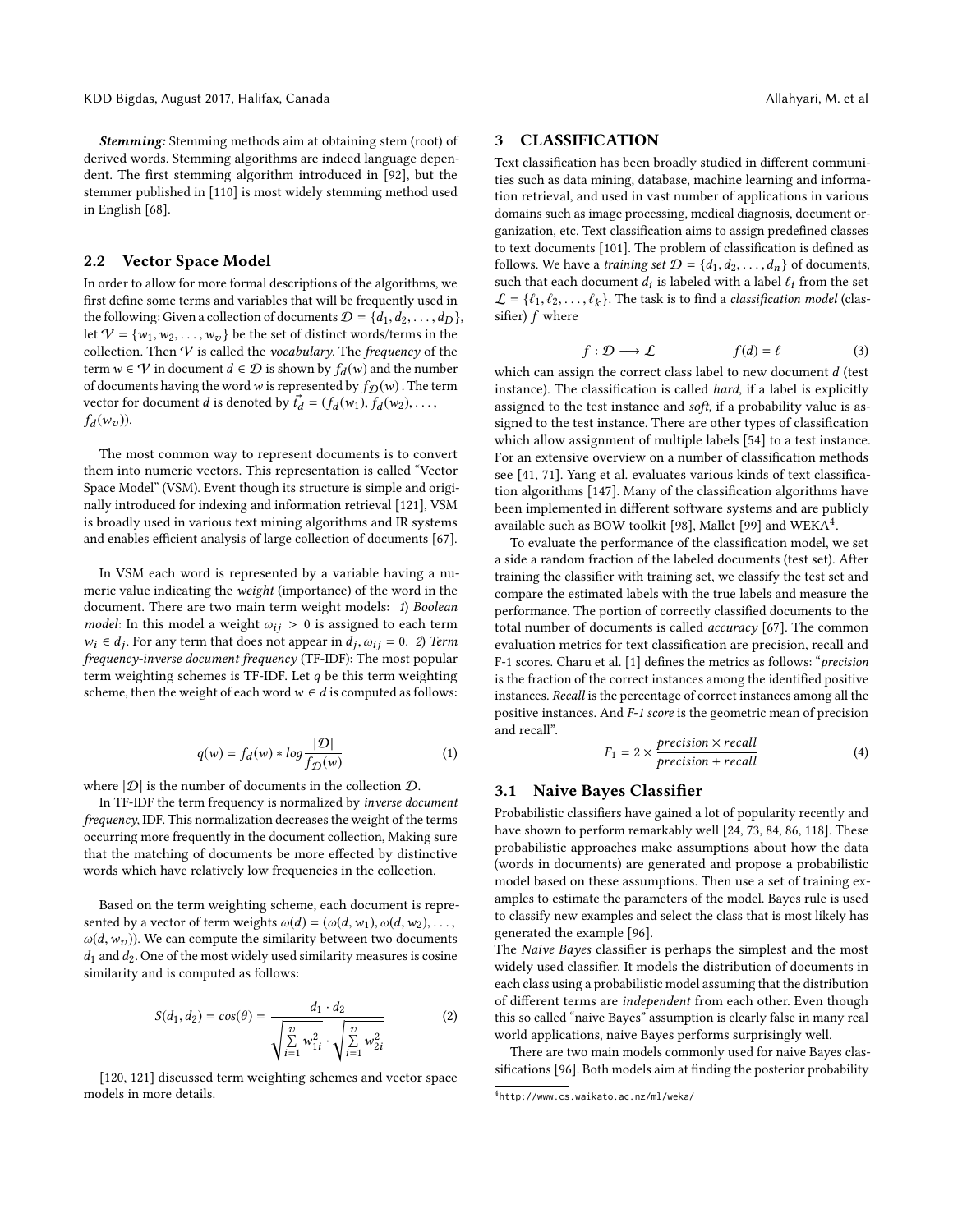of a class, based on the distribution of the words in the document. They difference between these two models is, one model takes into account the frequency of the words whereas the other one does not.

- (1) Multi-variate Bernoulli Model: In this model a document is represented by a vector of binary features denoting the presence or absence of the words in the document. Thus, the frequency of words are ignored. The original work can be found in [\[88\]](#page-11-30).
- (2) Multinomial Model: We capture the frequencies of words (terms) in a document by representing the document as bag of words. Many different variations of multinomial model have been introduced in [\[76,](#page-11-31) [97,](#page-12-28) [101,](#page-12-2) [106\]](#page-12-29). McCallum et al. [\[96\]](#page-12-27) have done an extensive comparison between Bernoulli and multinomial models and concluded that
	- If the size of the vocabulary is small, the Bernoulli model may outperform multinomial model.
	- The multinomial model always outperforms Bernoulli model for large vocabulary sizes, and almost always performs better than Bernoulli if the size of the vocabulary chosen optimally for both models.

Both of these models assume that the documents are generated by a mixture model parameterized by θ. We use the framework McCallum el at. [\[96\]](#page-12-27) defined as follows:

The mixture model comprises mixture components  $c_i \in C$  = {c<sub>1</sub>, c<sub>2</sub>, ..., c<sub>k</sub>}. Each document  $d_i = \{w_1, w_2, ..., w_{n_i}\}\$  is generated by first selecting a component according to priors  $P(c_i|A)$ ated by first selecting a component according to priors,  $P(c_j|\theta)$ <br>and then use the component to create the document according to and then use the component to create the document according to its own parameters,  $P(d_i|c_j;\theta)$ . Hence, we can compute the likeli-<br>hood of a document using the sum of probabilities over all mixture hood of a document using the sum of probabilities over all mixture components:

$$
P(d_i|\theta) = \sum_{j=1}^{k} P(c_j|\theta) P(d_i|c_j; \theta)
$$
\n(5)

We assume a one to one correspondence between classes  $\mathcal{L}$  =  $\{\ell_1, \ell_2, \ldots, \ell_k\}$  and mixture components, and therefore  $c_j$  indicates<br>both the *i*th mixture component and the *i*th class. Consequently, both the jth mixture component and the jth class. Consequently, Given a set of labeled training examples,  $\mathcal{D} = \{d_1, d_2, \ldots, d_{|\mathcal{D}|}\},\$ we first learn (estimate) the parameters of the probabilistic classification model,  $\hat{\theta}$ , and then using the estimates of these parameters, we perform the classification of test documents by calculating the posterior probabilities of each class  $c_j$ , given the test document,<br>and select the most likely class (class with the highest probability) and select the most likely class (class with the highest probability).

$$
P(c_j|d_i; \hat{\theta}) = \frac{P(c_j|\hat{\theta})P(d_i|c_j; \hat{\theta}_j)}{P(d_i|\hat{\theta})}
$$
  
= 
$$
\frac{P(c_j|\hat{\theta})P(w_1, w_2, \dots, w_{n_i}|c_j; \hat{\theta}_j)}{\sum_{c \in C} P(w_1, w_2, \dots, w_{n_i}|c; \hat{\theta}_c)P(c|\hat{\theta})}
$$
(6)

where based on naive Bayes assumption, words in a document are independent of each other, thus:

$$
P(w_1, w_2, \dots, w_{n_i}|c_j; \hat{\theta}_j) = \prod_{i=1}^{n_i} P(w_i|c_j; \hat{\theta}_j)
$$
(7)

#### 3.2 Nearest Neighbor Classifier

Nearest neighbor classifier is a proximity-based classifier which use distance-based measures to perform the classification. The main idea is that documents which belong to the same class are more likely "similar" or close to each other based on the similarity measures such as cosine defined in (2.2). The classification of the test document is inferred from the class labels of the similar documents in the training set. If we consider the  $k$ -nearest neighbor in the training data set, the approach is called k-nearest neighbor classification and the most common class from these  $k$  neighbors is reported as the class label, see [\[61,](#page-11-32) [93,](#page-11-9) [117,](#page-12-30) [126\]](#page-12-3) for more information and examples.

#### 3.3 Decision Tree classifiers

Decision tree is basically a hierarchical tree of the training instances, in which a condition on the attribute value is used to divide the data hierarchically. In other words decision tree [\[50\]](#page-11-33) recursively partitions the training data set into smaller subdivisions based on a set of tests defined at each node or branch. Each node of the tree is a test of some attribute of the traning instance, and each branch descending from the node corresponds to one the value of this attribute. An instance is classified by beginning at the root node, testing the attribute by this node and moving down the tree branch corresponding to the value of the attribute in the given instance. And this process is recursively repeated [\[101\]](#page-12-2).

In case of text data, the conditions on the decision tree nodes are commonly defined in terms of terms in the text documents. For instance a node may be subdivided to its children relying on the presence or absence of a particular term in the document. For a detailed discussion of decision trees see [\[19,](#page-10-6) [41,](#page-11-25) [71,](#page-11-26) [113\]](#page-12-31).

Decision trees have been used in combination with boosting techniques. [\[49,](#page-11-34) [125\]](#page-12-32) discuss boosting techniques to improve the accuracy of the decision tree classification.

#### 3.4 Support Vector Machines

Support Vector Machines (SVM) are supervised learning classification algorithms where have been extensively used in text classification problems. SVM are a form of Linear Classifiers. Linear classifiers in the context of text documents are models that making a classification decision is based on the value of the linear combinations of the documents features. Thus, the output of a linear predictor is defined to be  $y = \vec{a} \cdot \vec{x} + b$ , where  $\vec{x} = (x_1, x_2, \dots, x_n)$  is the normalized document word frequency vector,  $\vec{a} = (a_1, a_2, \dots, a_n)$ is vector of coefficients and  $b$  is a scalar. We can interpret the predictor  $y = \vec{a} \cdot \vec{x} + b$  in the categorical class labels as a separating hyperplane between different classes.

The SVM initially introduced in [\[34,](#page-10-7) [141\]](#page-12-33). Support Vector Machines try to find a "good" linear separators between various classes [\[34,](#page-10-7) [142\]](#page-12-34). A single SVM can only separate two classes, a positive class and a negative class [\[67\]](#page-11-13). SVM algorithm attempts to find a hyperplane with the maximum distance  $\xi$  (also called *margin*) from the positive and negative examples. The documents with distance  $\xi$  from the hyperplane are called *support vectors* and specify the actual location of the hyperplane. If the document vectors of the two classes are not linearly separable, a hyperplane is determined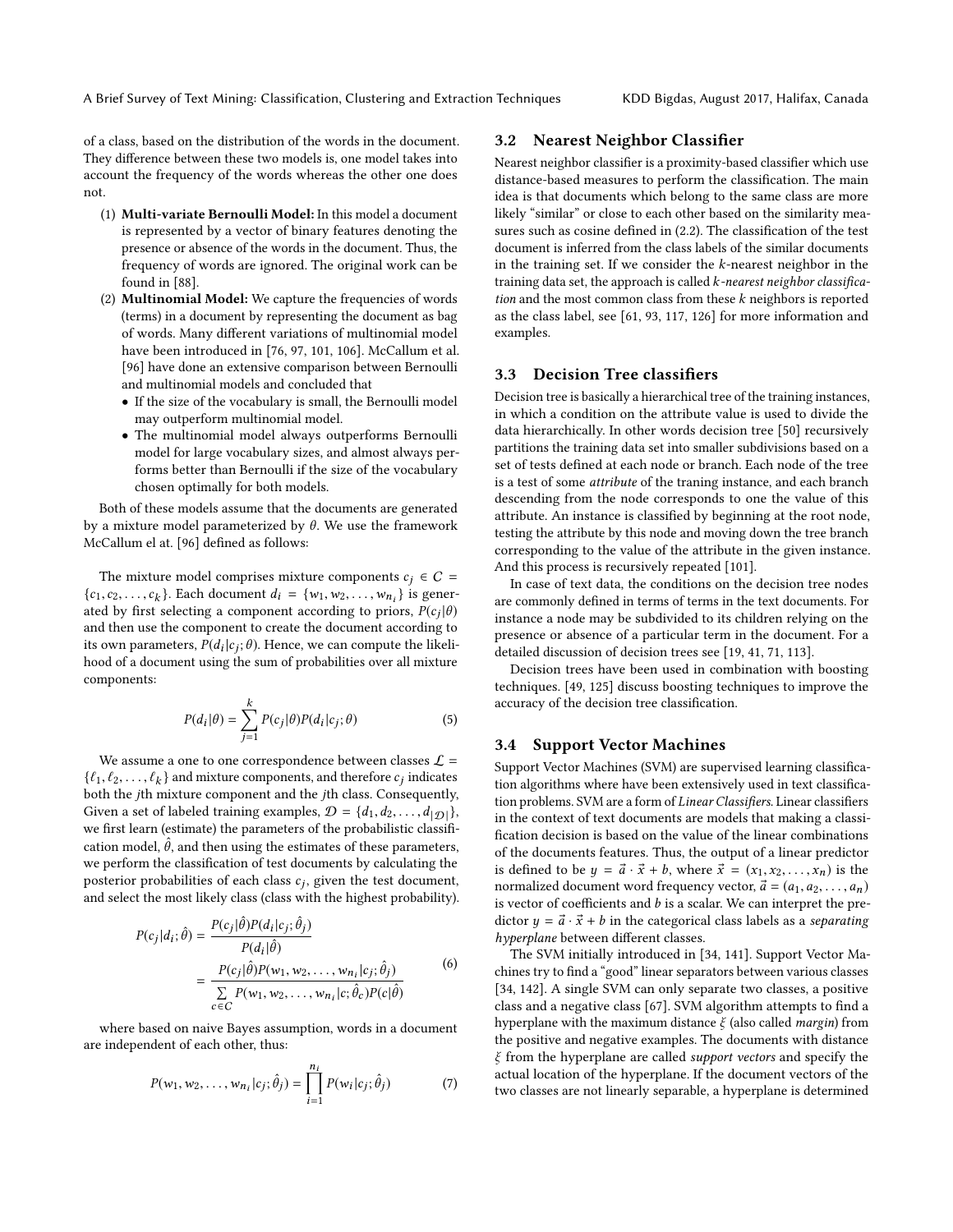such that the least number of document vectors are located in the wrong side.

One advantage of the SVM method is that, it is quite robust to high dimensionality, i.e. learning is almost independent of the dimensionality of the feature space. It rarely needs feature selection since it selects data points (support vectors) required for the classification [\[67\]](#page-11-13). Joachims et al. [\[74\]](#page-11-35) has described that text data is an ideal choice for SVM classification due to sparse high dimensional nature of the text with few irrelevant features. SVM methods have been widely used in many application domains such as pattern recognition, face detection and spam filtering [\[21,](#page-10-8) [40,](#page-11-36) [108\]](#page-12-35). For a deeper theoretical study of SVM method see [\[75\]](#page-11-37).

#### 4 CLUSTERING

Clustering is one of the most popular data mining algorithms and have extensively studied in the context of text. It has a wide range of applications such as in classification [\[11,](#page-10-9) [12\]](#page-10-10), visualization [\[22\]](#page-10-11) and document organization [\[37\]](#page-10-12). The clustering is the task of finding groups of similar documents in a collection of documents. The similarity is computed by using a similarity function. Text clustering can be in different levels of granularities where clusters can be documents, paragraphs, sentences or terms. Clustering is one of the main techniques used for organizing documents to enhance retrieval and support browsing, for example Cutting et al. [\[36\]](#page-10-13) have used clustering to produce a table of contents of a large collection of documents. [\[9\]](#page-10-14) exploits clustering to construct a context-based retrieval systems. For a broad overview of clustering see [\[70,](#page-11-38) [82\]](#page-11-39). There are various software tools such as  ${\rm Lemur}^5$  ${\rm Lemur}^5$  and  ${\rm BOW}$  [\[98\]](#page-12-24) which have implementations of common clustering algorithms.

There are many clustering algorithms that can be used in the context of text data. Text document can be represented as a binary vector, i.e. considering the presence or absence of word in the document. Or we can use more refined representations which involves weighting methods such as TF-IDF (see section 2.2).

Nevertheless, such naive methods do not usually work well for text clustering, since text data has a number of distinct characteristics which demands the design of text-specific algorithms for the task. We describe some of these unique properties of text representation:

- i. Text representation has a very large dimensionality, but the underlying data is sparse. In other words, the size of the vocabulary from which the documents are drawn is massive (e.g. order of  $10^5$ ), but a given document may have only a few hundred words. This problem becomes even more severe when we deal with short data such as tweets.
- ii. Words of the vocabulary of a given collection of documents are commonly correlated with each other. i.e. the number of concepts in the data are much smaller that the feature space. Thus, we need to design algorithms which take the word correlation into consideration in the clustering task.
- iii. Since documents differ from one another in terms of the number of words they contain, normalizing document representations during the clustering process is important.

The aforementioned text characteristics necessitates the design of specialized algorithms for representing text and broadly investigated in IR community and many algorithms have been proposed to optimize text representation [\[120\]](#page-12-22).

Text clustering algorithms are split into many different types such as agglomerative clustering algorithms, partitioning algorithms and probabilistic clustering algorithms. Clustering algorithms have varied trade offs in terms of effectiveness and efficiency. For an experimental comparison of different clustering algorithms see [\[132,](#page-12-36) [151\]](#page-12-37), and for a survey of clustering algorithms see [\[145\]](#page-12-38). In the following we describe some of most common text clustering algorithms.

#### 4.1 Hierarchical Clustering algorithms

Hierarchical clustering algorithms received their name because they build a group of clusters that can be depicted as a hierarchy of clusters. The hierarchy can be constructed in top-down (called divisive) or bottom-up (called agglomerative) fashion. Hierarchical clustering algorithms are one of the Distanced-based clustering algorithms, i.e. using a similarity function to measure the closeness between text documents. An extensive overview of the hierarchical clustering algorithms for text data is found in [\[103,](#page-12-39) [104,](#page-12-40) [144\]](#page-12-41).

In the top-down approach we begin with one cluster which includes all the documents. we recursively split this cluster into sub-clusters. In the agglomerative approach, each document is initially considered as an individual cluster. Then successively the most similar clusters are merged together until all documents are embraced in one cluster. There are three different merging methods for agglomerative algorithms: 1) Single Linkage Clustering: In this technique, the similarity between two groups of documents is the highest similarity between any pair of documents from these groups. 2) Group-Average Linkage Clustering: In group-average clustering, the similarity between two cluster is the average similarity between pairs of documents in these groups. 3) Complete Linkage Clustering: In this method, the similarity between two clusters is the worst case similarity between any pair of documents in these groups. For more information about these merging techniques see [\[1\]](#page-10-1).

#### 4.2 k-means Clustering

k-means clustering is one the partitioning algorithms which is widely used in the data mining. The  $k$ -means clustering, partitions  $n$  documents in the context of text data into  $k$  clusters. representative around which the clusters are built. The basic form of k-means algorithm is:

Finding an optimal solution for k-means clustering is computationally difficult (NP-hard), however, there are efficient heuristics such as [\[18\]](#page-10-15) that are employed in order to converge rapidly to a local optimum. The main disadvantage of  $k$ -means clustering is that it is indeed very sensitive to the initial choice of the number of  $k$ . Thus, there are some techniques used to determine the initial  $k$ , e.g. using another lightweight clustering algorithm such as agglomerative

<span id="page-5-0"></span><sup>5</sup> http://www.lemurproject.org/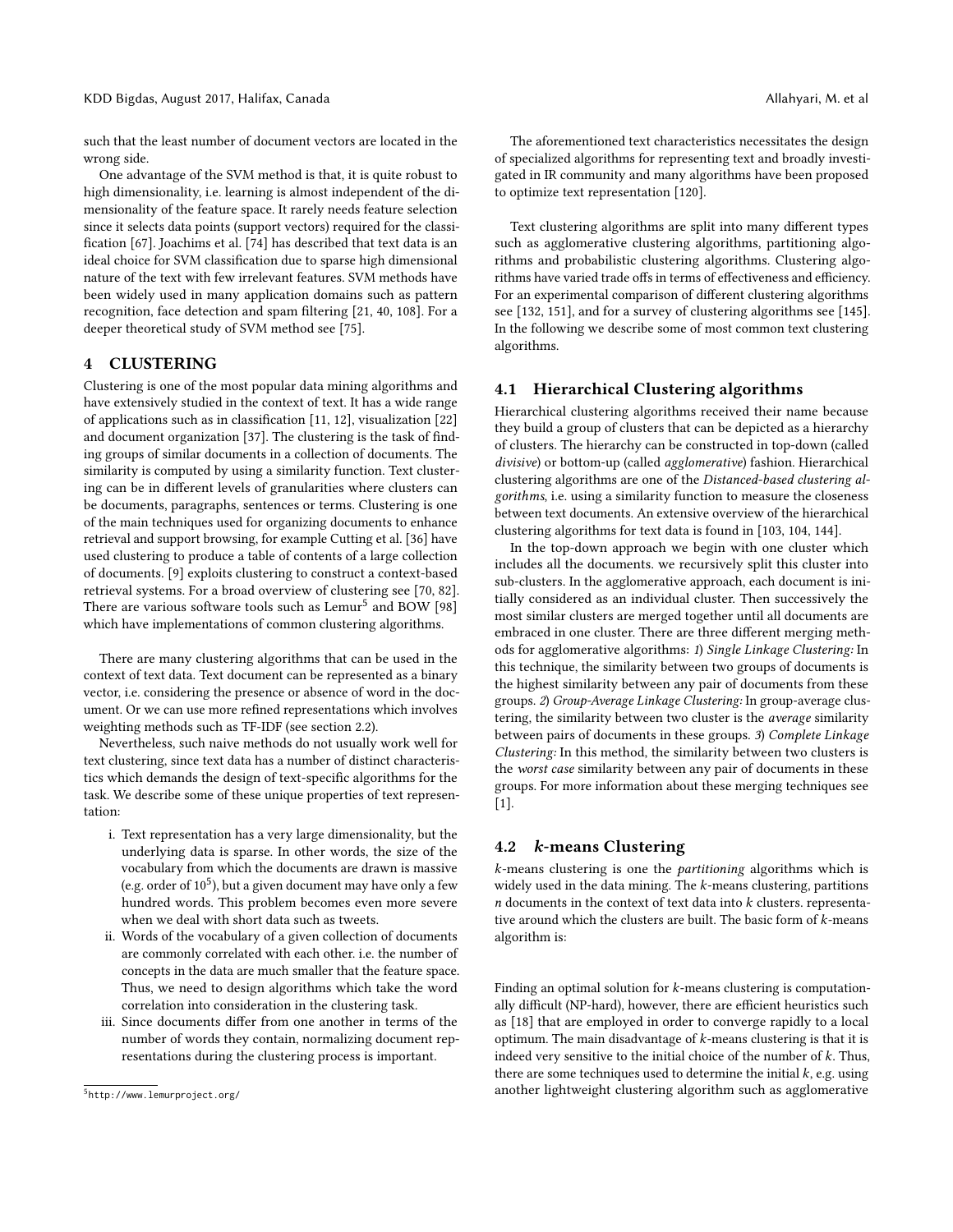| <b>ALGORITHM 1:</b> $k$ -means clustering algorithm                     |
|-------------------------------------------------------------------------|
| <b>Input</b> :Document set $D$ , similarity measure $S$ , number $k$ of |
| cluster                                                                 |
| <b>Output:</b> Set of $k$ clusters                                      |
| initialization                                                          |
| Select randomly $k$ data points as starting centroids.                  |
| while not converged do                                                  |
| Assign documents to the centroids based on the closest<br>similarity.   |
| Calculate the the cluster centroids for all the clusters.               |
| end                                                                     |
| return $k$ clusters                                                     |
|                                                                         |

clustering algorithm. More efficient  $k$ -means clustering algorithms can be found in [\[7,](#page-10-16) [79\]](#page-11-40).

#### 4.3 Probabilistic Clustering and Topic Models

Topic modeling is one of the most popular the probabilistic clustering algorithms which has gained increasing attention recently. The main idea of topic modeling [\[16,](#page-10-4) [55,](#page-11-41) [66\]](#page-11-15) is to create a probabilistic generative model for the corpus of text documents. In topic models, documents are mixture of topics, where a topic is a probability distribution over words.

The two main topic models are Probabilistic Latent Semantic Analysis (pLSA) [\[66\]](#page-11-15) and Latent Dirichlet Allocation (LDA) [\[16\]](#page-10-4). Hofmann (1999) introduced pLSA for document modeling. pLSA model does not provide any probabilistic model at the document level which makes it difficult to generalize it to model new unseen documents. Blei et al. [\[16\]](#page-10-4) extended this model by introducing a Dirichlet prior on mixture weights of topics per documents, and called the model Latent Dirichlet Allocation (LDA). In this section we describe the LDA method.

The latent Dirichlet allocation model is the state of the art unsupervised technique for extracting thematic information (topics) of a collection of documents. [\[16,](#page-10-4) [56\]](#page-11-42). The basic idea is that documents are represented as a random mixture of latent topics, where each topic is a probability distribution over words. The LDA graphical representation is shown is Fig. [1.](#page-6-0)

Let  $\mathcal{D} = \{d_1, d_2, \ldots, d_{|\mathcal{D}|}\}\$ is the corpus and  $\mathcal{V} = \{w_1, w_2, \ldots, w_{|\mathcal{V}|}\}\$ is the vocabulary of the corpus. A topic  $z_j, 1 \le j \le K$  is rep-<br>recented as a multipomial probability distribution over the [ $|V|$ ] resented as a multinomial probability distribution over the  $|\mathcal{V}|$ words,  $p(w_i|z_j)$ ,  $\sum_{i}^{\vert \mathcal{V} \vert} p(w_i|z_j) = 1$ . LDA generates the words in a two-stage process: words are generated from topics and topics are two-stage process: words are generated from topics and topics are generated by documents. More formally, the distribution of words given the document is calculated as follows:

$$
p(w_i|d) = \sum_{j=1}^{K} p(w_i|z_j)p(z_j|d)
$$
 (8)

 $$\;\!j=1$$  The LDA assumes the following generative process for the corpus  $\mathcal{D}$ :

- (1) For each topic  $k \in \{1, 2, ..., K\}$ , sample a word distribution  $\varphi_k \sim \text{Dir}(\beta)$
- (2) For each document  $d \in \{1, 2, \ldots, D\}$ ,
	- (a) Sample a topic distribution  $\theta_d \sim \text{Dir}(\alpha)$

<span id="page-6-0"></span>

Figure 1: LDA Graphical Model

- (b) For each word  $w_n$ , where  $n \in \{1, 2, ..., N\}$ , in document d,
	- i. Sample a topic  $z_i \sim \text{Mult}(\theta_d)$ <br>ii. Sample a word  $w_i \approx \text{Mult}(\theta_d)$
	- ii. Sample a word  $w_n$  ∼ Mult( $\varphi_{z_i}$ )

The joint distribution of the model (hidden and observed variables) is:

$$
P(\phi_{1:K}, \theta_{1:D}, z_{1:D}, w_{1:D}) = \prod_{j=1}^{K} P(\phi_j | \beta) \prod_{d=1}^{D} P(\theta_d | \alpha)
$$

$$
\times \left( \prod_{n=1}^{N} P(z_{d,n} | \theta_d) P(w_{d,n} | \phi_{1:K}, z_{d,n}) \right) \tag{9}
$$

4.3.1 Inference and Parameter Estimation for LDA. We now need to compute the posterior distribution of the hidden variables, given the observed documents. Thus, the posterior is:

$$
P(\varphi_{1:K}, \theta_{1:D}, z_{1:D} | w_{1:D}) = \frac{P(\varphi_{1:K}, \theta_{1:D}, z_{1:D}, w_{1:D})}{P(w_{1:D})}
$$
 (10)  
This distribution is intractable to compute [16] due to the de-

nominator (probability of seeing the observed corpus under any topic model).

While the posterior distribution (exact inference) is not tractable, a wide variety of approximate inference techniques can be used, including variational inference [\[16\]](#page-10-4) and Gibbs sampling [\[56\]](#page-11-42). Gibbs sampling is a Markov Chain Monte Carlo [\[53\]](#page-11-43) algorithm, trying to collect sample from the posterior to approximate it with an empirical distribution.

Gibbs sampling computes the posterior over topic assignments for every word as follows:

$$
P(z_i = k | w_i = w, \mathbf{z}_{-i}, \mathbf{w}_{-i}, \alpha, \beta) =
$$
  
\n
$$
\frac{n_{k, -i}^{(d)} + \alpha}{\sum_{k'=1}^{K} n_{k', -i}^{(d)} + K\alpha} \times \frac{n_{w, -i}^{(k)} + \beta}{\sum_{w'=1}^{W} n_{w', -i}^{(k)} + W\beta}
$$
 (11)

where  $z_i = k$  is the topic assignment of word *i* to topic *k*,  $z_{-i}$ refers to the topic assignments of all other words.  $n_{w,-i}^{(k)}$  is the num-<br>her of times word  $\omega$  assigned to topic k evoluting the survent os berefix to the topic assignments of an other words.  $h_{w,-i}$  is the num-<br>ber of times word w assigned to topic k excluding the current assignment. Similarly,  $n_{k,-}^{(d)}$ (u)<br>k,−i is the number of times topic k is assigned<br>ment d excluding the current assignment. For to any words in document d excluding the current assignment. For a theoretical overview on Gibbs sampling see [\[23,](#page-10-17) [64\]](#page-11-44).

LDA can be easily used as a module in more complicated models for more complex goals. Furthermore, LDA has been extensively used in a wide variety of domains. Chemudugunta et al. [\[27\]](#page-10-18) combined LDA with concept hierarchy to model documents. [\[2,](#page-10-19) [5\]](#page-10-20) developed ontology-based topic models based on LDA for automatic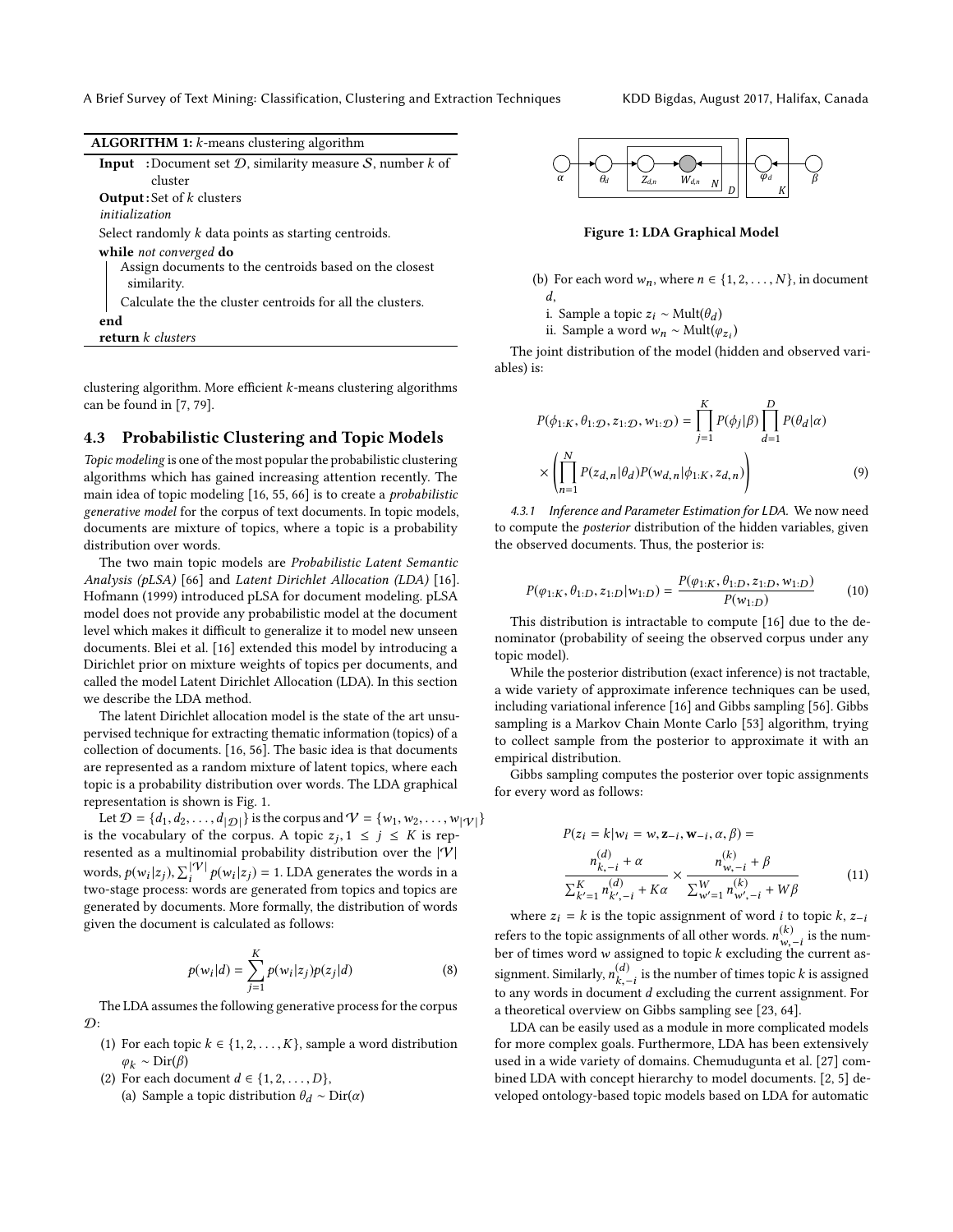KDD Bigdas, August 2017, Halifax, Canada Allahyari, M. et al. Allahyari, M. et al. Allahyari, M. et al.

topic labeling and semantic tagging, respectively. [\[4\]](#page-10-21) proposed a knowledge-based topic model for context-aware recommendations. [\[81,](#page-11-45) [127\]](#page-12-42) defined more complex topic models based on LDA for entity disambiguation, [\[3\]](#page-10-22) and [\[63\]](#page-11-46) has proposed a entity-topic models for discovering coherence topics and entity linking, respectively. Additionally, many variations of LDA have been created such as supervised LDA (sLDA) [\[15\]](#page-10-23), hierarchical LDA (hLDA) [\[14\]](#page-10-24) and Hierarchical pachinko allocation model (HPAM) [\[100\]](#page-12-43).

#### 5 INFORMATION EXTRACTION

Information extraction (IE) is the task of automatically extracting structured information from unstructured or semi-structured text. In other words information extraction can be considered as a limited form of full natural language understanding, where the information we are looking for are known beforehand [\[67\]](#page-11-13). For example, consider the following sentence: "Microsoft was founded by Bill Gates and Paul Allen on April 4, 1975."

We can identify following information:

FounderOf(Bill Gates, Microsoft) FounderOf(Paul Allen, Microsoft) FoundedIn(Microsoft, April - 4 1975)

IE is one of the critical task in text mining and widely studied in different research communities such as information retrieval, natural language processing and Web mining. Similarly, It has vast application in domains such as biomedical text mining and business intelligence. See [\[1\]](#page-10-1) for some of the applications of information extraction.

Information extraction includes two fundamental tasks, namely, name entity recognition and relation extraction. The state of the art in both tasks are statistical learning methods. In the following we briefly explain two information extraction tasks.

#### 5.1 Named Entity Recognition (NER)

A named entity is a sequence of words that identifies some real world entity, e.g. "Google Inc", "United States", "Barack Obama". The task of named entity recognition is to locate and classify named entities in free text into predefined categories such as person, organization, location, etc. NER can not be completely done simply by doing string matching against a dictionary, because a) dictionaries are usually incomplete and do not contain all forms of named entities of a given entity type. b) Named entities are frequently dependent on context, for example "big apple" can be the fruit, or the nickname of New York.

Named entity recognition is a preprocessing step in the relation extraction task and also has other applications such as in question answering [\[1,](#page-10-1) [89\]](#page-11-47). Most of the named entity recognition techniques are statistical learning methods such as hidden Markov models [\[13\]](#page-10-25), maximum entropy models [\[29\]](#page-10-26), support vector machines [\[69\]](#page-11-48) and conditional random fields [\[128\]](#page-12-44).

#### 5.2 Hidden Markov Models

Standard probabilistic classification techniques usually do not consider the predicted labels of the neighboring words. The probabilistic models which take this into account are hidden Markov model (HMM). Hidden Markov model assumes a Markov process

in which generation of a label or an observation depends on one or a few previous labels or observations. Therefore, given a sequence of labels  $Y = (y_1, y_2, \ldots, y_n)$  for an observation sequence  $X = (x_1, x_2, \ldots, x_n)$ , we have:

$$
y_i \sim p(y_i | y_{i-1}) \qquad x_i \sim p(x_i | x_{i-1}) \qquad (12)
$$

Hidden Markov models have been successfully used in the named entity recognition task and speech recognition systems. For an overview on hidden Markov models see [\[114\]](#page-12-45).

## 5.3 Conditional Random Fields

Conditional random fields (CRFs) are probabilistic models for sequence labeling. CRFs first introduced by Lafferty et al. [\[85\]](#page-11-16). We refer to the same definition of conditional random fields in [\[85\]](#page-11-16) on observations (data sequences to be labeled) and Y (sequence of labels) as follows:

**DEFINITION.** Let  $G = (V, E)$  be a graph such that  $Y = (Y_v)_{v \in V}$ , so that Y is indexed by vertices of G. Then  $(X, Y)$  is a conditional random field, when the random variables  $Y_v$ , conditioned on X, obey Markov property with respect to graph, and:

$$
p(\mathbf{Y}_v|\mathbf{X}, \mathbf{Y}_w, w \neq v) = p(\mathbf{Y}_v|\mathbf{X}, \mathbf{Y}_w, w \sim v)
$$
(13)

where  $w \sim v$  means w and v are neighbors in G.<br>Conditional random fields are widely used in inf

Conditional random fields are widely used in information extraction and part of speech tagging [\[85\]](#page-11-16)

#### 5.4 Relation Extraction

Relation extraction is another fundamental information extraction task and is the task of seeking and locating the semantic relations between entities in text documents. There are many different techniques proposed for relation extraction. The most common method is consider the task as a classification problem: Given a couple of entities co-occurring in a sentence, how to categorize the relation between two entities into one of the fixed relation types. There is a possibility that relation span across multiple sentences, but such cases are rare, thus, most of existing work have focused on the relation extraction within the sentence. Many studies using the classification approach for relation extraction have been done such as [\[25,](#page-10-27) [26,](#page-10-28) [59,](#page-11-49) [72,](#page-11-50) [77\]](#page-11-51).

## 6 BIOMEDICAL ONTOLOGIES AND TEXT MINING FOR BIOMEDICINE AND HEALTHCARE

One of the domains where text mining is tremendously used is biomedical sciences. Biomedical literature is growing exponentially, Cohen and Hunter [\[31\]](#page-10-29) show that the growth in PubMed/MEDLINE publications is phenomenal, which makes it quite difficult for biomedical scientists to assimilate new publications and keep up with relevant publications in their own research area.

In order to overcome this text information overload and transform the text into machine-understandable knowledge, automated text processing methods are required. Thus, text mining techniques along with statistical machine learning algorithms are widely used in biomedical domain. Text mining methods have been utilized in a variety of biomedical domains such as protein structure prediction,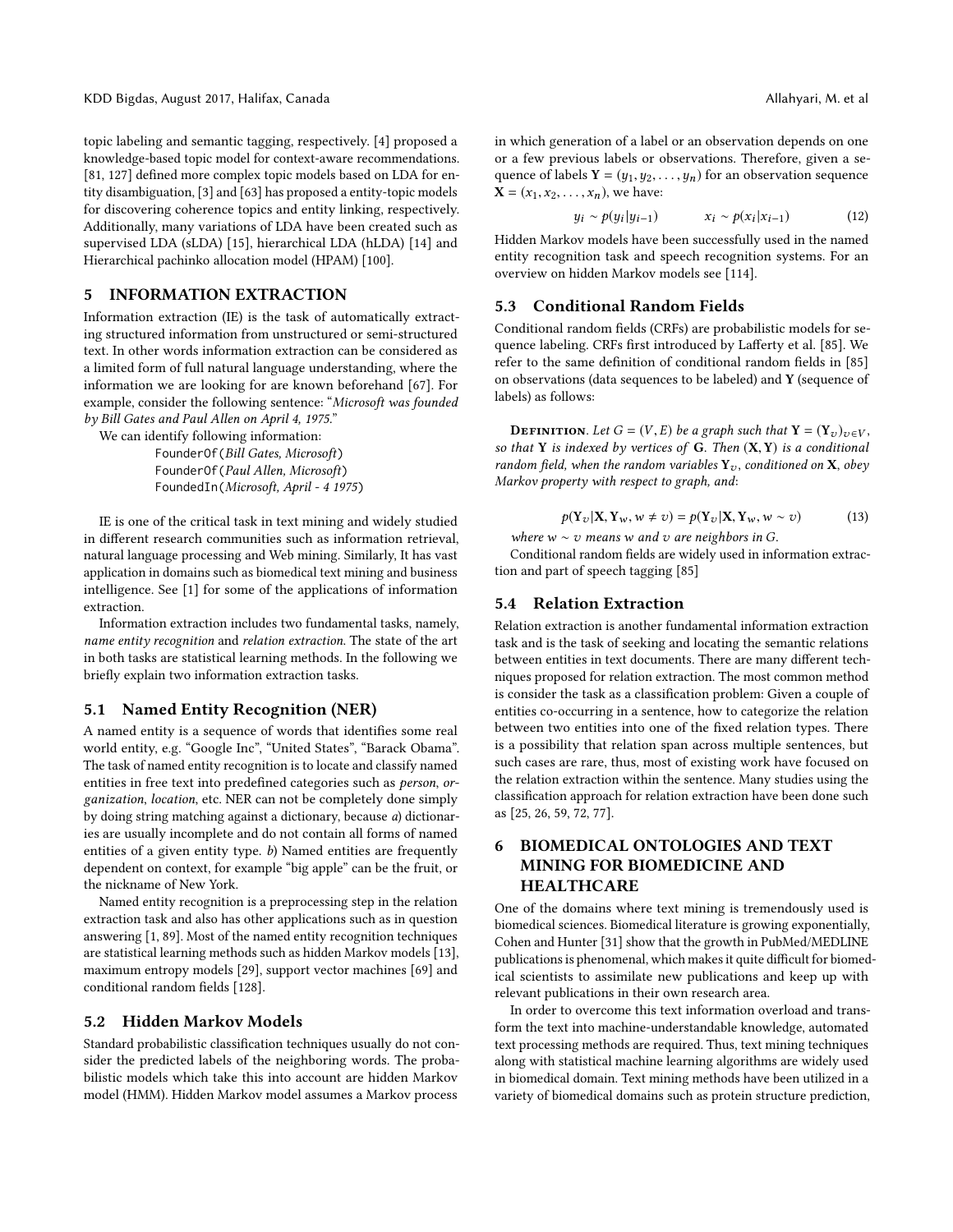gene clustering, biomedical hypothesis and clinical diagnosis, to name a few. In this section, we briefly describe some of the relevant research in biomedical domain, including biomedical ontologies and then proceed to explain some of the text mining techniques in biomedical discipline applied for basic tasks of named entity recognition and relation extraction.

## 6.1 Biomedical Ontologies

We first define the concept of ontology. We use the definition presented in W3C's OWL Use Case and Requirements Documents  $\overline{6}$  $\overline{6}$  $\overline{6}$  as follows:

An ontology formally defines a common set of terms that are used to describe and represent a domain. An ontology defines the terms used to describe and represent an area of knowledge.

According to the definition above, we should mention a few points about ontology: 1) Ontology is domain specific, i.e., it is used to describe and represent an area of knowledge such as area in education, medicine, etc [\[149\]](#page-12-46). 2) Ontology consists of terms and relationships among these terms. Terms are often called classes or concepts and relationships are called properties.

There are a great deal of biomedical ontologies. For a comprehensive list of biomedical ontologies see Open Biomedical Ontologies  $(OBO)<sup>7</sup>$  $(OBO)<sup>7</sup>$  $(OBO)<sup>7</sup>$  and the National Center for Biomedical Ontology (NCBO)<sup>[8](#page-8-2)</sup>. The NCBO ontologies are accessed and shared through BioPortal<sup>[9](#page-8-3)</sup>. In the following, we briefly describe one the most extensively-used ontologies in biomedical domain:

Unified Medical Language System (UMLS): UMLS<sup>[10](#page-8-4)</sup> [\[95\]](#page-12-47) is the most comprehensive knowledge resource, unifying over 100 dictionaries, terminologies and ontologies in its Metathesaurus (large vocabulary whose data are collected from various biomedical thesauri) which is designed and maintained by National Library of Medicine (NLM). It provides a mechanism for integrating [\[17\]](#page-10-30) all main biomedical vocabularies such as MeSH, Systematized Nomenclature of Medicine Clinical Terms (SNOMED CT), Gene Ontology (GO), etc.

It also provides a semantic network that explains the relations between Metathesaurus entries, i.e., a dictionary that includes lexicographic information about biomedical terms and common English words and a set of lexical tools. Semantic network contains semantic types and semantic relations. Semantic types are categories of Metathesaurus entries (concepts) and semantic relations are relationships between semantic types. For more information about UMLS, see [\[17,](#page-10-30) [148\]](#page-12-48).

Apart from the aforementioned ontologies and knowledge sources, there are various ontologies more specifically focused on biomedical sub-domains. For example, the Pharmacogenomics Knowledge

Base  $^{11}$  $^{11}$  $^{11}$ , consists of clinical information including dosing guidelines and drug labels, potentially clinically actionable gene-drug associations and genotype-phenotype relationships.

The ontologies and knowledge bases described earlier are extensively used by different text mining techniques such as information extraction and clustering in the biomedical domain.

#### 6.2 Information Extraction

As mentioned before (section 5), information extraction is the task of extracting structured information from unstructured text in a automatic fashion. In biomedical domain, unstructured text comprises mostly scientific articles in biomedical literature and clinical information found in clinical information systems. Information extraction is typically considered as a preprocessing step in other biomedical text mining applications such as question answering [\[10\]](#page-10-31), knowledge extraction [\[124,](#page-12-49) [136\]](#page-12-50), hypothesis generation[\[30,](#page-10-32) [91\]](#page-11-52) and summarization [\[65\]](#page-11-53).

6.2.1 Named Entity Recognition (NER). Named Entity Recognition is the task of information extraction which is used to locate and classify biomedical entities into categories such as protein names, gene names or diseases [\[87\]](#page-11-54). Ontologies can be utilized to give semantic, unambiguous representation to extracted entities. NER are quite challenging in biomedical domain, because:

- (1) There is a huge amount of semantically related entities in biomedical domain and is increasing quickly with the new discoveries done in this field. This non-stop growing of the volume of entities is problematic for the NER systems, since they depends on dictionaries of terms which can never be complete due to continues progress in scientific literature.
- (2) In biomedical domain, the same concept may have many different names (synonyms). For example, "heart attack" and "myocardial infarction" point to the same concept and NER systems should be able to recognize the same concept regardless of being expressed differently.
- (3) Using acronyms and abbreviations is very common in biomedical literature which makes it complicated to identify the concepts these terms express.

It is critical for NER systems to have high quality and perform well when analyzing vast amounts of text. Precision, recall and F-score are typical evaluation methods used in NER systems. Even though there are some challenges to obtain and compare evaluation methods reliably, e.g. how to define the boundaries of correctly identified entities, NER systems have demonstrated to achieve good results in general.

NER methods are usually grouped into several different approaches:

• Dictionary-based approach, is one of the main biomedical NER methods which uses a exhaustive dictionary of biomedical terms to locate entity mentions in text. It decides whether a word or phrase from the text matches with some biomedical entity in the dictionary. Dictinary-based methods are mostly used with more advanced NER systems.

<span id="page-8-0"></span><sup>6</sup> http://www.w3.org/TR/webont-req/

<span id="page-8-1"></span><sup>7</sup> http://www.obofoundry.org/

<span id="page-8-2"></span><sup>8</sup> http://www.bioontology.org/

<span id="page-8-3"></span><sup>9</sup> http://bioportal.bioontology.org/

<span id="page-8-4"></span><sup>10</sup>https://uts.nlm.nih.gov/home.html

<span id="page-8-5"></span><sup>11</sup>http://www.pharmgkb.org/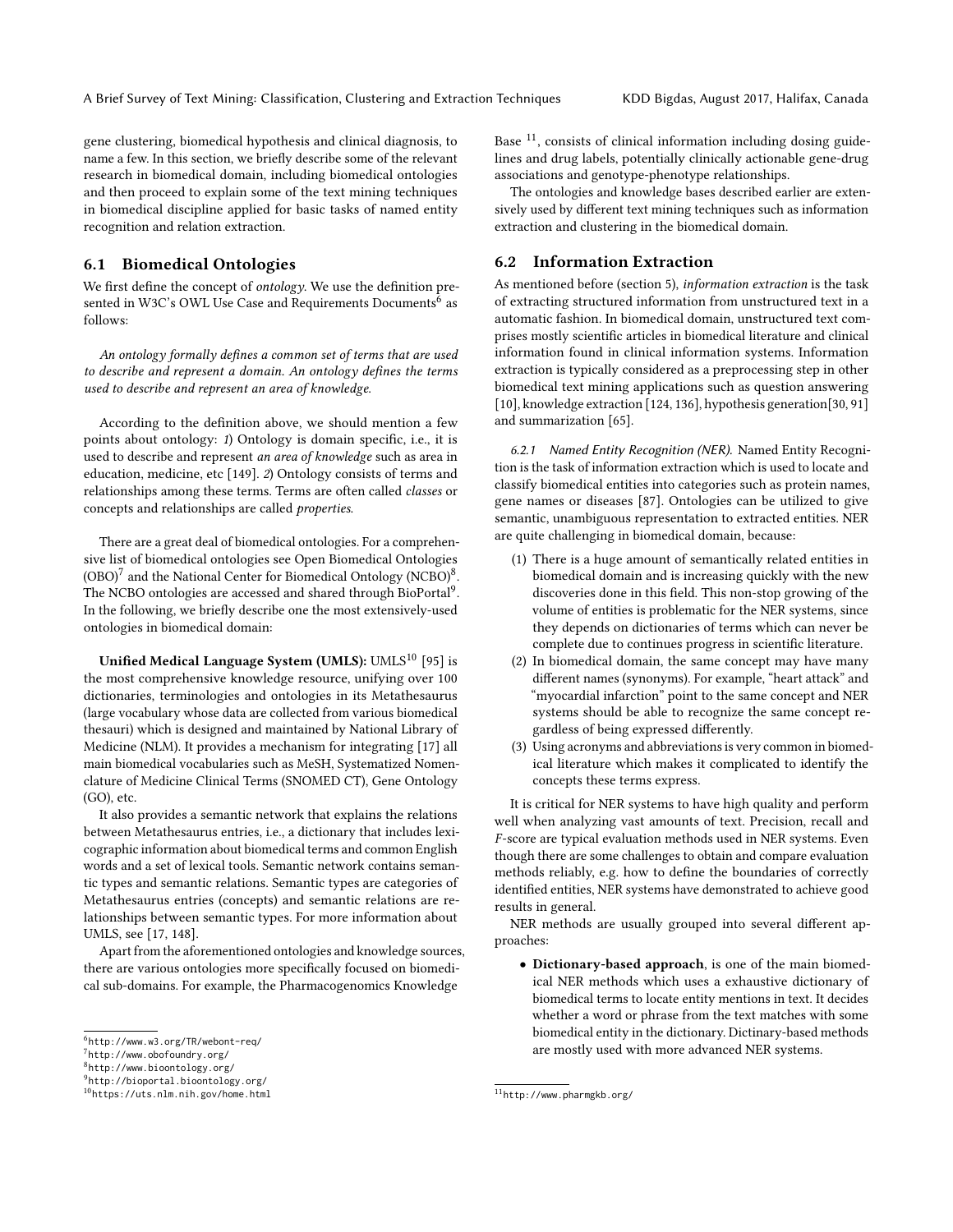- Rule-based approach, defines rules that specifies patterns of biomedical entities. Gaizauskas et at. [\[51\]](#page-11-55) have used context free grammars to recognize protein structure.
- Statistical approaches, basically utilize some machine learning methods typically supervised or semi-supervised algorithms [\[139\]](#page-12-51) to identify biomedical entities. Statistical methods are often categorized into two different groups:
	- (1) Classification-based approaches, convert the NER task into a classification problem, which is applicable to either words or phrases. Naive Bayes [\[107\]](#page-12-52) and Support Vector Machines [\[83,](#page-11-56) [102,](#page-12-53) [134\]](#page-12-54) are among the common classifiers used for biomedical NER task.
	- (2) Sequence-based methods, use complete sequence of words instead of only single words or phrases. They try to predict the most likely tag for a sequence of words after being trained on a training set. Hidden Markov Model (HMM) [\[32,](#page-10-33) [129,](#page-12-55) [150\]](#page-12-56), Maximum Entropy Markov Model [\[33\]](#page-10-34) and Conditional Random Fields (CRF) [\[128\]](#page-12-44) are the most common sequence-based approaches and CRFs have frequently demonstrated to be better statistical biomedical NER systems.
	- (3) Hybrid methods, which rely on multiple approaches, such as combining dictionary- or rule-based techniques with statistical methods. [\[123\]](#page-12-57) introduced a hybrid method in which they have use a dictionary-based method to locate known protein names along with a part-of-speech tagging (CRF-based method).

6.2.2 Relation Extraction. Relation extraction in Biomedical domain involves determining the relationships among biomedical entities. Given two entities, we aim at locating the occurrence of a specific relationship type between them. The associations between entities are usually binary, however, it can include more than two entities. In the genomic area, for example, the focus is mostly on extracting interactions between genes and proteins, such as proteinprotein or gene-diseases relationships. Relation extraction comes across similar challenges as NER, such as creation of high quality annotated data for training and assessing the performance of relation extraction systems. For more information see [\[8\]](#page-10-35).

There are many different approaches for biomedical relation extraction. The most straightforward technique is based on where the entities co-occur. If they mentioned together frequently, there is high chance that they might be related in some way. But we can not recognize the type and direction of the relations by using only the statistics. Co-occurrence approaches are usually give high recall and low precision.

Rule-based approaches are another set of methods used for biomedical relation extraction. Rules can be defined either manually by domain experts or automatically obtained by using machine learning techniques from an annotated corpus. Classification-based approaches are also very common methods for relation extractions in biomedical domain. There is a great work done using supervised machine learning algorithms that detects and discovers various types of relations, such as [\[20\]](#page-10-36) where they identify and classify relations between diseases and treatments extracted from PubMed abstracts and between genes and diseases in human GeneRIF database.

#### 6.3 Summarization

One of the common biomedical text mining task which largely utilizes information extraction tasks is summarization. Summarization is the task of identifying the significant aspects of one or more documents and represent them in a coherent fashion automatically . it has recently gained a great attention because of the huge growth of unstructured information in biomedical domain such as scientific articles and clinical information.

Biomedical summarization is often application oriented and may be applied for different purposes. Based on their purpose, a variety of document summaries can be created such as single-document summaries which targets the content of individual documents and multi-document summaries where information contents of multiple documents are considered.

The evaluation of summarization methods is really challenging in biomedical domain. Because deciding whether or not a summary is "good" is often subjective and also manual evaluations of summaries are laborious to carry out. There is a popular automatic evaluation technique for summaries that is called ROUGE (Recall-Oriented Understudy for Gisting Evaluation). ROUGE measures the quality of an automatically produced summary by comparing it with ideal summaries created by humans. The measure is calculated by counting the overlapping words between the computer-generated summary and the ideal human-produced summaries. For a comprehensive overview of various biomedical summarization techniques, see [\[1\]](#page-10-1).

#### 6.4 Question Answering

Question answering is another biomedical text mining task where significantly exploits information extraction methods. Question answering is defined as the process of producing accurate answers to questions posed by humans in a natural language. Question answering is very critical in biomedical domain due to data overload and constant growth of information in this field.

In order to generate precise responses, question answering systems make extensive use of natural language processing techniques. The primary steps of question answering system is as follows: a) The system receives a natural language text as input.  $b$ ) Using linguistic analysis and question categorization algorithms, the system determines the type of the posed question and the answer it should produce. c) Then it generates a query and passes it to the document processing phase. d) In the document processing phase, system feeds the query, system sends the query to a search engine, gets back the retrieved documents and extracts the relevant snippets of text as candidate answers, and send them to answering processing stage. e) Answering processing stage, analyzes the candidate answers and ranks them according to the degree they match the expected answer type that was established in the question processing step. f) The top-ranked answer is selected as the output of the question answering system.

Question answering systems in biomedical discipline have recently begun to utilize and incorporate semantic knowledge throughout their processing steps to create more accurate responses. These biomedical semantic knowledge-based systems use various semantic components such as semantic meta-data represented in knowledge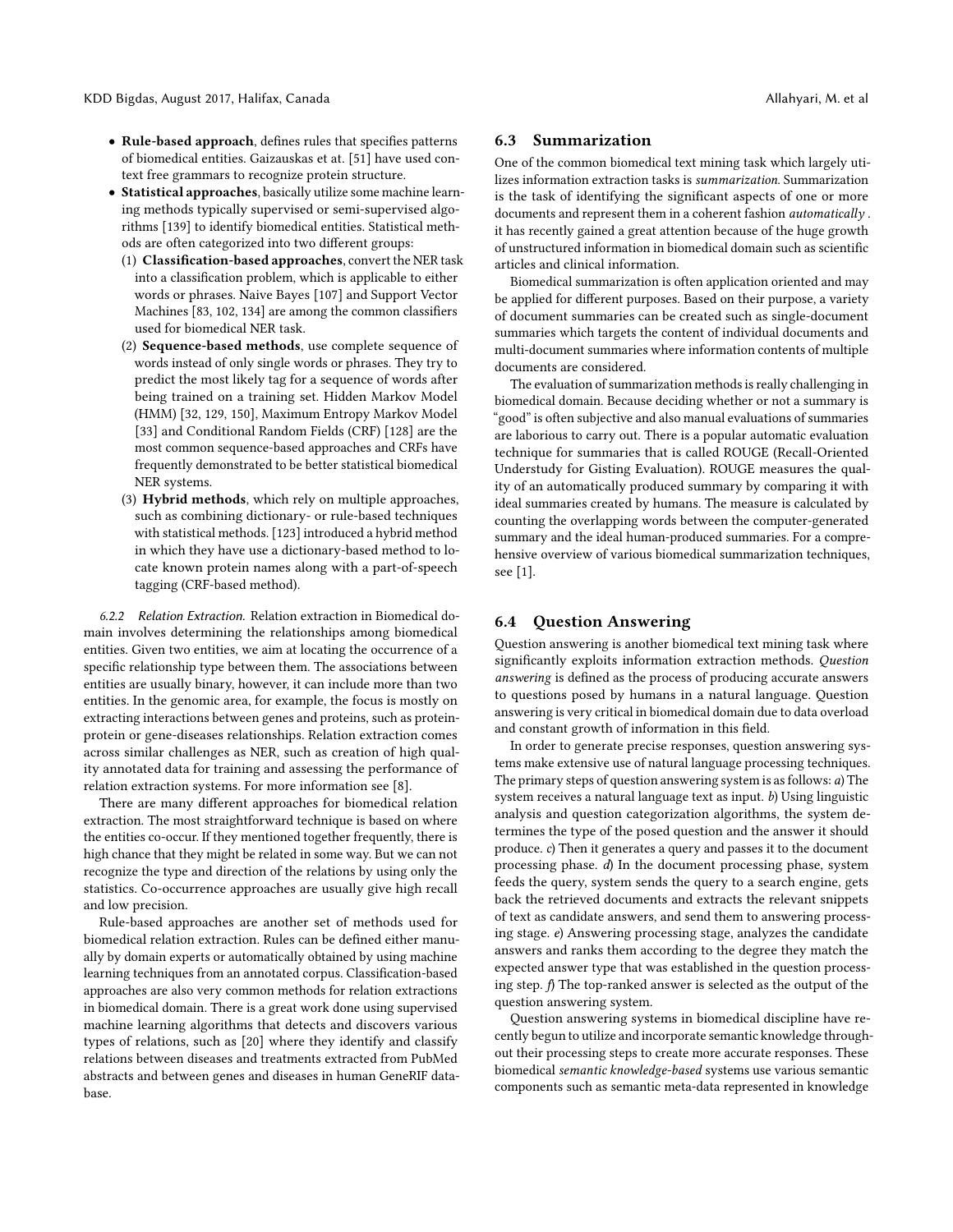sources and ontologies and semantic relationships to produce answers. See [\[1,](#page-10-1) [10\]](#page-10-31) for a complete overview of different biomedical question answering techniques.

#### 7 DISCUSSION

In this article we attempted to give a brief introduction to the field of text mining. We provided an overview of some of the most fundamental algorithms and techniques which are extensively used in the text domain. This paper also overviewed some of important text mining approaches in the biomedical domain. Even though, it is impossible to describe all different methods and algorithms throughly regarding the limits of this article, it should give a rough overview of current progresses in the field of text mining.

Text mining is essential to scientific research given the very high volume of scientific literature being produced every year [\[60\]](#page-11-18). These large archives of online scientific articles are growing significantly as a great deal of new articles are added in a daily basis. While this growth has enabled researchers to easily access more scientific information, it has also made it quite difficult for them to identify articles more pertinent to their interests. Thus, processing and mining this massive amount of text is of great interest to researchers.

## ACKNOWLEDGMENTS

This project was funded in part by Federal funds from the US National Institute of Allergy and Infectious Diseases, National Institutes of Health, Department of Health and Human Services under contract #HHSN272201200031C, which supports the Malaria Host-Pathogen Interaction Center (MaHPIC).

## 8 CONFLICT OF INTEREST

The author(s) declare(s) that there is no conflict of interest regarding the publication of this article.

#### **REFERENCES**

- <span id="page-10-1"></span>1] Charu C Aggarwal and ChengXiang Zhai. 2012. Mining text data. Springer.
- <span id="page-10-19"></span>Mehdi Allahyari and Krys Kochut. 2015. Automatic topic labeling using ontologybased topic models. In Machine Learning and Applications (ICMLA), 2015 IEEE 14th International Conference on. IEEE, 259–264.
- <span id="page-10-22"></span>[3] Mehdi Allahyari and Krys Kochut. 2016. Discovering Coherent Topics with Entity Topic Models. In Web Intelligence (WI), 2016 IEEE/WIC/ACM International Conference on. IEEE, 26–33.
- <span id="page-10-21"></span>[4] Mehdi Allahyari and Krys Kochut. 2016. Semantic Context-Aware Recommendation via Topic Models Leveraging Linked Open Data. In International Conference on Web Information Systems Engineering. Springer, 263–277.
- <span id="page-10-20"></span>[5] Mehdi Allahyari and Krys Kochut. 2016. Semantic Tagging Using Topic Models Exploiting Wikipedia Category Network. In Semantic Computing (ICSC), 2016 IEEE Tenth International Conference on. IEEE, 63–70.
- <span id="page-10-3"></span>[6] M. Allahyari, S. Pouriyeh, M. Assefi, S. Safaei, E. D. Trippe, J. B. Gutierrez, and K. Kochut. 2017. Text Summarization Techniques: A Brief Survey. ArXiv e-prints (2017). arXiv[:1707.02268](http://arxiv.org/abs/1707.02268)
- <span id="page-10-16"></span>[7] Khaled Alsabti, Sanjay Ranka, and Vineet Singh. 1997. An efficient k-means clustering algorithm. (1997).
- <span id="page-10-35"></span>[8] Sophia Ananiadou, Sampo Pyysalo, Jun'ichi Tsujii, and Douglas B Kell. 2010. Event extraction for systems biology by text mining the literature. Trends in biotechnology 28, 7 (2010), 381–390.
- <span id="page-10-14"></span>[9] Peter G Anick and Shivakumar Vaithyanathan. 1997. Exploiting clustering and phrases for context-based information retrieval. In ACM SIGIR Forum, Vol. 31. ACM, 314–323.
- <span id="page-10-31"></span>[10] Sofia J Athenikos and Hyoil Han. 2010. Biomedical question answering: A survey. Computer methods and programs in biomedicine 99, 1 (2010), 1–24.
- <span id="page-10-9"></span>[11] L Douglas Baker and Andrew Kachites McCallum. 1998. Distributional clustering of words for text classification. In Proceedings of the 21st annual international

ACM SIGIR conference on Research and development in information retrieval. ACM, 96–103.

- <span id="page-10-10"></span>[12] Ron Bekkerman, Ran El-Yaniv, Naftali Tishby, and Yoad Winter. 2001. On feature distributional clustering for text categorization. In Proceedings of the 24th annual international ACM SIGIR conference on Research and development in information retrieval. ACM, 146–153.
- <span id="page-10-25"></span>[13] Daniel M Bikel, Scott Miller, Richard Schwartz, and Ralph Weischedel. 1997. Nymble: a high-performance learning name-finder. In Proceedings of the fifth conference on Applied natural language processing. Association for Computational Linguistics, 194–201.
- <span id="page-10-24"></span>[14] David M Blei, Thomas L Griffiths, Michael I Jordan, and Joshua B Tenenbaum. 2003. Hierarchical Topic Models and the Nested Chinese Restaurant Process.. In NIPS, Vol. 16.
- <span id="page-10-23"></span>[15] David M Blei and Jon D McAuliffe. 2007. Supervised Topic Models.. In NIPS, Vol. 7. 121–128.
- <span id="page-10-4"></span>[16] David M Blei, Andrew Y Ng, and Michael I Jordan. 2003. Latent dirichlet allocation. the Journal of machine Learning research 3 (2003), 993–1022.
- <span id="page-10-30"></span>[17] Olivier Bodenreider. 2004. The unified medical language system (UMLS): integrating biomedical terminology. Nucleic acids research 32, suppl 1 (2004), D267–D270.
- <span id="page-10-15"></span>[18] Paul S Bradley and Usama M Fayyad. 1998. Refining Initial Points for K-Means Clustering.. In ICML, Vol. 98. Citeseer, 91–99.
- <span id="page-10-6"></span>[19] Leo Breiman, Jerome Friedman, Charles J Stone, and Richard A Olshen. 1984. Classification and regression trees. CRC press.
- <span id="page-10-36"></span>[20] Markus Bundschus, Mathaeus Dejori, Martin Stetter, Volker Tresp, and Hans-Peter Kriegel. 2008. Extraction of semantic biomedical relations from text using conditional random fields. BMC bioinformatics 9, 1 (2008), 207.
- <span id="page-10-8"></span>[21] Christopher JC Burges. 1998. A tutorial on support vector machines for pattern recognition. Data mining and knowledge discovery 2, 2 (1998), 121–167.
- <span id="page-10-11"></span>[22] Igor Cadez, David Heckerman, Christopher Meek, Padhraic Smyth, and Steven White. 2003. Model-based clustering and visualization of navigation patterns on a web site. Data Mining and Knowledge Discovery 7, 4 (2003), 399–424.
- <span id="page-10-17"></span>[23] Bob Carpenter. 2010. Integrating out multinomial parameters in latent Dirichlet allocation and naive bayes for collapsed Gibbs sampling. Technical Report. Technical report, LingPipe.
- <span id="page-10-5"></span>[24] Soumen Chakrabarti, Byron Dom, Rakesh Agrawal, and Prabhakar Raghavan. 1997. Using taxonomy, discriminants, and signatures for navigating in text databases. In VLDB, Vol. 97. 446–455.
- <span id="page-10-27"></span>[25] Yee Seng Chan and Dan Roth. 2010. Exploiting background knowledge for relation extraction. In Proceedings of the 23rd International Conference on Computational Linguistics. Association for Computational Linguistics, 152–160.
- <span id="page-10-28"></span>[26] Yee Seng Chan and Dan Roth. 2011. Exploiting syntactico-semantic structures for relation extraction. In Proceedings of the 49th Annual Meeting of the Association for Computational Linguistics: Human Language Technologies-Volume 1. Association for Computational Linguistics, 551–560.
- <span id="page-10-18"></span>[27] Chaitanya Chemudugunta, America Holloway, Padhraic Smyth, and Mark Steyvers. 2008. Modeling documents by combining semantic concepts with unsupervised statistical learning. In The Semantic Web-ISWC 2008. Springer, 229–244.
- <span id="page-10-0"></span>[28] Ming-Syan Chen, Jiawei Han, and Philip S. Yu. 1996. Data mining: an overview from a database perspective. IEEE Transactions on Knowledge and data Engineering 8, 6 (1996), 866–883.
- <span id="page-10-26"></span>[29] Hai Leong Chieu and Hwee Tou Ng. 2003. Named Entity Recognition with a Maximum Entropy Approach. In Proceedings of the Seventh Conference on Natural Language Learning at HLT-NAACL 2003 - Volume 4 (CONLL '03). Association for Computational Linguistics, Stroudsburg, PA, USA, 160–163. [https://doi.org/10.](https://doi.org/10.3115/1119176.1119199) [3115/1119176.1119199](https://doi.org/10.3115/1119176.1119199)
- <span id="page-10-32"></span>[30] Aaron M Cohen and William R Hersh. 2005. A survey of current work in biomedical text mining. Briefings in bioinformatics 6, 1 (2005), 57–71.
- <span id="page-10-29"></span>[31] K Bretonnel Cohen and Lawrence Hunter. 2008. Getting started in text mining. PLoS computational biology 4, 1 (2008), e20.
- <span id="page-10-33"></span>[32] Nigel Collier, Chikashi Nobata, and Jun-ichi Tsujii. 2000. Extracting the names of genes and gene products with a hidden Markov model. In Proceedings of the 18th conference on Computational linguistics-Volume 1. Association for Computational Linguistics, 201–207.
- <span id="page-10-34"></span>[33] Peter Corbett and Ann Copestake. 2008. Cascaded classifiers for confidence-based chemical named entity recognition. BMC bioinformatics 9, Suppl 11 (2008), S4.
- <span id="page-10-7"></span>[34] Corinna Cortes and Vladimir Vapnik. 1995. Support-vector networks. Machine learning 20, 3 (1995), 273–297.
- <span id="page-10-2"></span>[35] Jim Cowie and Wendy Lehnert. 1996. Information extraction. Commun. ACM 39, 1 (1996), 80–91.
- <span id="page-10-13"></span>[36] Douglass R Cutting, David R Karger, and Jan O Pedersen. 1993. Constant interaction-time scatter/gather browsing of very large document collections. In Proceedings of the 16th annual international ACM SIGIR conference on Research and development in information retrieval. ACM, 126–134.
- <span id="page-10-12"></span>[37] Douglass R Cutting, David R Karger, Jan O Pedersen, and John W Tukey. 1992. Scatter/gather: A cluster-based approach to browsing large document collections. In Proceedings of the 15th annual international ACM SIGIR conference on Research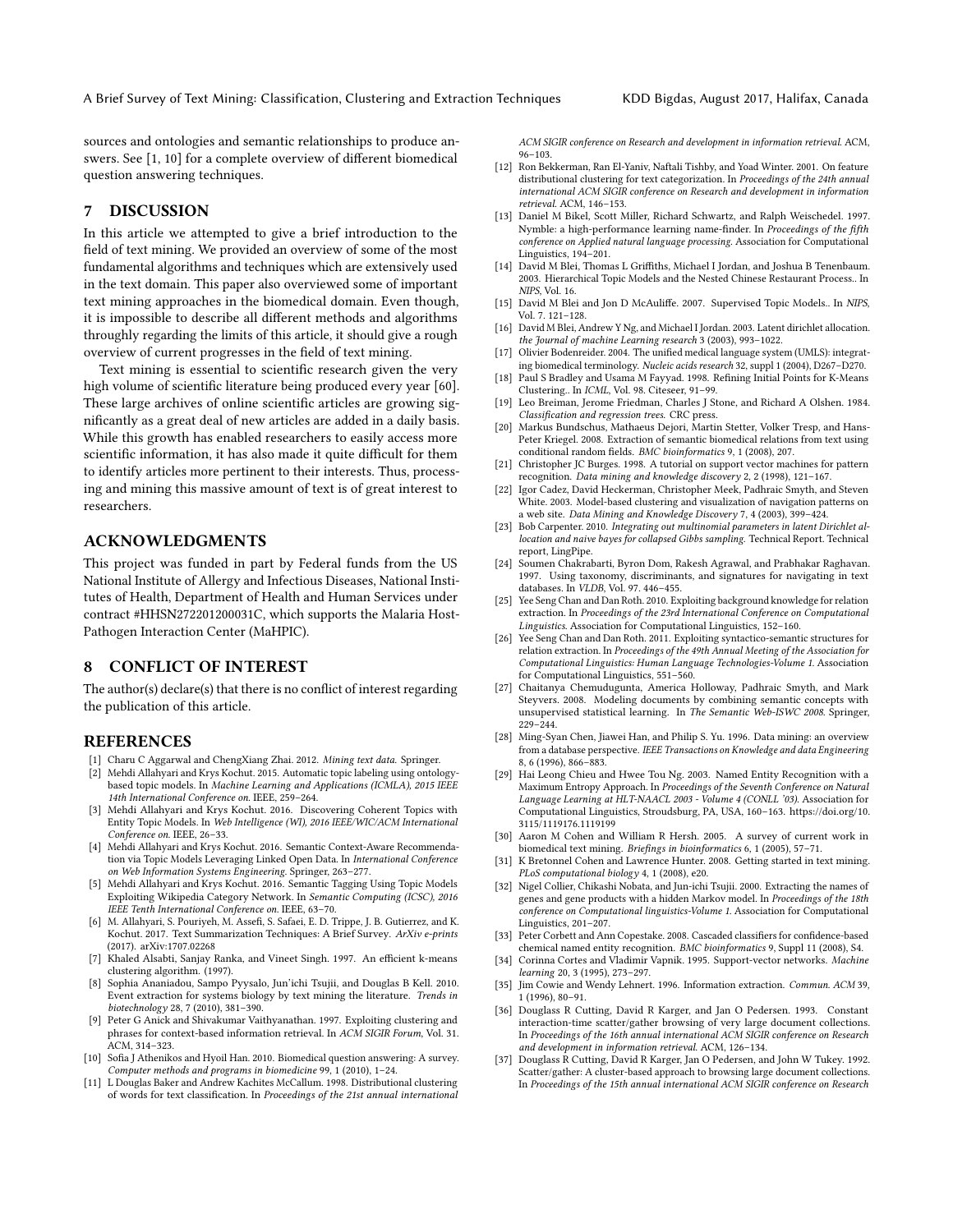#### KDD Bigdas, August 2017, Halifax, Canada Allahyari, M. et al

and development in information retrieval. ACM, 318–329.

- <span id="page-11-14"></span>[38] Dipanjan Das and André FT Martins. 2007. A survey on automatic text summarization. Literature Survey for the Language and Statistics II course at CMU 4 (2007), 192–195.
- <span id="page-11-7"></span>[39] Mahmood Doroodchi, Azadeh Iranmehr, and Seyed Amin Pouriyeh. 2009. An investigation on integrating XML-based security into Web services. In GCC Conference & Exhibition, 2009 5th IEEE. IEEE, 1–5.
- <span id="page-11-36"></span>[40] Harris Drucker, S Wu, and Vladimir N Vapnik. 1999. Support vector machines for spam categorization. Neural Networks, IEEE Transactions on 10, 5 (1999), 1048–1054.
- <span id="page-11-25"></span>[41] Richard O Duda, Peter E Hart, and David G Stork. 2012. Pattern classification. John Wiley & Sons.
- <span id="page-11-19"></span>[42] S Dumais, G Furnas, T Landauer, S Deerwester, S Deerwester, et al. 1995. Latent semantic indexing. In Proceedings of the Text Retrieval Conference.
- <span id="page-11-6"></span>[43] Sašo Džeroski. 2009. Relational data mining. In Data Mining and Knowledge Discovery Handbook. Springer, 887–911.
- <span id="page-11-8"></span>[44] Christos Faloutsos and Douglas W Oard. 1998. A survey of information retrieval and filtering methods. Technical Report.
- <span id="page-11-1"></span>[45] Usama M Fayyad, Gregory Piatetsky-Shapiro, Padhraic Smyth, et al. 1996. Knowledge Discovery and Data Mining: Towards a Unifying Framework.. In KDD, Vol. 96. 82–88.
- <span id="page-11-5"></span>[46] Ronen Feldman and Ido Dagan. 1995. Knowledge Discovery in Textual Databases (KDT).. In KDD, Vol. 95. 112–117.
- <span id="page-11-21"></span>[47] Guozhong Feng, Jianhua Guo, Bing-Yi Jing, and Lizhu Hao. 2012. A Bayesian feature selection paradigm for text classification. Information Processing & Management 48, 2 (2012), 283–302.
- <span id="page-11-2"></span>[48] William J Frawley, Gregory Piatetsky-Shapiro, and Christopher J Matheus. 1992. Knowledge discovery in databases: An overview. AI magazine 13, 3 (1992), 57.
- <span id="page-11-34"></span>[49] Yoav Freund and Robert E Schapire. 1997. A decision-theoretic generalization of on-line learning and an application to boosting. Journal of computer and system sciences 55, 1 (1997), 119–139.
- <span id="page-11-33"></span>[50] Mark A Friedl and Carla E Brodley. 1997. Decision tree classification of land cover from remotely sensed data. Remote sensing of environment 61, 3 (1997), 399–409.
- <span id="page-11-55"></span>[51] Robert Gaizauskas, George Demetriou, Peter J. Artymiuk, and Peter Willett. 2003. Protein structures and information extraction from biological texts: the PASTA system. Bioinformatics 19, 1 (2003), 135–143.
- <span id="page-11-0"></span>[52] John Gantz and David Reinsel. 2012. THE DIGITAL UNIVERSE IN 2020: Big Data, Bigger Digital Shadows, and Biggest Grow th in the Far East. Technical Report 1. IDC, 5 Speen Street, Framingham, MA 01701 USA. Accessed online on May, 2017. [https://www.emc.com/collateral/analyst-reports/](https://www.emc.com/collateral/analyst-reports/idc-the-digital-universe-in-2020.pdf) [idc-the-digital-universe-in-2020.pdf.](https://www.emc.com/collateral/analyst-reports/idc-the-digital-universe-in-2020.pdf)
- <span id="page-11-43"></span>[53] Walter R Gilks, Sylvia Richardson, and David J Spiegelhalter. 1996. Introducing markov chain monte carlo. In Markov chain Monte Carlo in practice. Springer, 1–19.
- <span id="page-11-24"></span>[54] Siddharth Gopal and Yiming Yang. 2010. Multilabel classification with meta-level features. In Proceedings of the 33rd international ACM SIGIR conference on Research and development in information retrieval. ACM, 315–322.
- <span id="page-11-41"></span>[55] Thomas L Griffiths and Mark Steyvers. 2002. A probabilistic approach to semantic representation. In Proceedings of the 24th annual conference of the cognitive science society. Citeseer, 381–386.
- <span id="page-11-42"></span>[56] Thomas L Griffiths and Mark Steyvers. 2004. Finding scientific topics. Proceedings of the National academy of Sciences of the United States of America 101, Suppl 1 (2004), 5228–5235.
- <span id="page-11-20"></span>[57] Serkan Günal, Semih Ergin, M Bilginer Gülmezoğlu, and Ö Nezih Gerek. 2006. On feature extraction for spam e-mail detection. In Multimedia Content Representation, Classification and Security. Springer, 635–642.
- <span id="page-11-17"></span>[58] Pritam Gundecha and Huan Liu. 2012. Mining social media: a brief introduction. In New Directions in Informatics, Optimization, Logistics, and Production. Informs,  $1 - 17.$
- <span id="page-11-49"></span>[59] Zhou GuoDong, Su Jian, Zhang Jie, and Zhang Min. 2005. Exploring various knowledge in relation extraction. In Proceedings of the 43rd annual meeting on association for computational linguistics. Association for Computational Linguistics, 427–434.
- <span id="page-11-18"></span>[60] Juan B Gutierrez, Mary R Galinski, Stephen Cantrell, and Eberhard O Voit. 2015. From within host dynamics to the epidemiology of infectious disease: scientific overview and challenges. (2015).
- <span id="page-11-32"></span>[61] Eui-Hong Sam Han, George Karypis, and Vipin Kumar. 2001. Text categorization using weight adjusted k-nearest neighbor classification. Springer.
- <span id="page-11-3"></span>[62] Jiawei Han, Micheline Kamber, and Jian Pei. 2006. Data mining: concepts and techniques. Morgan kaufmann.
- <span id="page-11-46"></span>[63] Xianpei Han and Le Sun. 2012. An entity-topic model for entity linking. In Proceedings of the 2012 Joint Conference on Empirical Methods in Natural Language Processing and Computational Natural Language Learning. Association for Computational Linguistics, 105–115.
- <span id="page-11-44"></span>[64] Gregor Heinrich. 2005. Parameter estimation for text analysis. Technical Report. Technical report.
- 
- <span id="page-11-53"></span>[65] William Hersh. 2008. Information retrieval: a health and biomedical perspective. Springer Science & Business Media.
- <span id="page-11-15"></span>[66] Thomas Hofmann. 1999. Probabilistic latent semantic indexing. In Proceedings of the 22nd annual international ACM SIGIR conference on Research and development in information retrieval. ACM, 50–57.
- <span id="page-11-13"></span>[67] Andreas Hotho, Andreas Nürnberger, and Gerhard Paaß. 2005. A Brief Survey of Text Mining.. In  $Ldv$  Forum, Vol. 20. 19–62.
- <span id="page-11-23"></span>[68] David A Hull et al. 1996. Stemming algorithms: A case study for detailed evaluation. JASIS 47, 1 (1996), 70–84.
- <span id="page-11-48"></span>[69] Hideki Isozaki and Hideto Kazawa. 2002. Efficient support vector classifiers for named entity recognition. In Proceedings of the 19th international conference on Computational linguistics-Volume 1. Association for Computational Linguistics,  $1 - 7$
- <span id="page-11-38"></span>[70] Anil K Jain and Richard C Dubes. 1988. Algorithms for clustering data. Prentice-Hall, Inc.
- <span id="page-11-26"></span>[71] Mike James. 1985. Classification algorithms. Wiley-Interscience.
- <span id="page-11-50"></span>[72] Jing Jiang and ChengXiang Zhai. 2007. A Systematic Exploration of the Feature Space for Relation Extraction.. In HLT-NAACL. 113-120.
- <span id="page-11-27"></span>[73] Thorsten Joachims. 1996. A Probabilistic Analysis of the Rocchio Algorithm with TFIDF for Text Categorization. Technical Report. DTIC Document.
- <span id="page-11-35"></span>[74] Thorsten Joachims. 1998. Text categorization with support vector machines: Learning with many relevant features. Springer.
- <span id="page-11-37"></span>[75] Thorsten Joachims. 2001. A statistical learning learning model of text classification for support vector machines. In Proceedings of the 24th annual international ACM SIGIR conference on Research and development in information retrieval. ACM, 128–136.
- <span id="page-11-31"></span>[76] Tom Kalt and WB Croft. 1996. A new probabilistic model of text classification and retrieval. Technical Report. Citeseer.
- <span id="page-11-51"></span>Nanda Kambhatla. 2004. Combining lexical, syntactic, and semantic features with maximum entropy models for extracting relations. In Proceedings of the ACL 2004 on Interactive poster and demonstration sessions. Association for Computational Linguistics, 22.
- <span id="page-11-4"></span>[78] Mehmed Kantardzic. 2011. Data mining: concepts, models, methods, and algorithms. John Wiley & Sons.
- <span id="page-11-40"></span>[79] Tapas Kanungo, David M Mount, Nathan S Netanyahu, Christine D Piatko, Ruth Silverman, and Angela Y Wu. 2002. An efficient k-means clustering algorithm: Analysis and implementation. Pattern Analysis and Machine Intelligence, IEEE Transactions on 24, 7 (2002), 881–892.
- <span id="page-11-12"></span>[80] Anne Kao and Stephen R Poteet. 2007. Natural language processing and text mining. Springer.
- <span id="page-11-45"></span>[81] Saurabh S Kataria, Krishnan S Kumar, Rajeev R Rastogi, Prithviraj Sen, and Srinivasan H Sengamedu. 2011. Entity disambiguation with hierarchical topic models. In Proceedings of the 17th ACM SIGKDD international conference on Knowledge discovery and data mining. ACM, 1037–1045.
- <span id="page-11-39"></span>[82] Leonard Kaufman and Peter J Rousseeuw. 2009. Finding groups in data: an introduction to cluster analysis. Vol. 344. John Wiley & Sons.
- <span id="page-11-56"></span>[83] Jun'ichi Kazama, Takaki Makino, Yoshihiro Ohta, and Jun'ichi Tsujii. 2002. Tuning support vector machines for biomedical named entity recognition. In Proceedings of the ACL-02 workshop on Natural language processing in the biomedical domain-Volume 3. Association for Computational Linguistics, 1–8.
- <span id="page-11-28"></span>[84] Daphne Koller and Mehran Sahami. 1997. Hierarchically classifying documents using very few words. (1997).
- <span id="page-11-16"></span>[85] John Lafferty, Andrew McCallum, and Fernando CN Pereira. 2001. Conditional random fields: Probabilistic models for segmenting and labeling sequence data.  $(2001)$
- <span id="page-11-29"></span>[86] Leah S Larkey and W Bruce Croft. 1996. Combining classifiers in text categorization. In Proceedings of the 19th annual international ACM SIGIR conference on Research and development in information retrieval. ACM, 289–297.
- <span id="page-11-54"></span>[87] Ulf Leser and Jörg Hakenberg. 2005. What makes a gene name? Named entity recognition in the biomedical literature. Briefings in Bioinformatics 6, 4 (2005).
- <span id="page-11-30"></span>[88] David D Lewis. 1998. Naive (Bayes) at forty: The independence assumption in information retrieval. In Machine learning: ECML-98. Springer, 4–15.
- <span id="page-11-47"></span>[89] Xin Li and Dan Roth. 2002. Learning question classifiers. In Proceedings of the 19th international conference on Computational linguistics-Volume 1. Association for Computational Linguistics, 1–7.
- <span id="page-11-10"></span>Elizabeth D Liddy. 2001. Natural language processing. (2001).
- <span id="page-11-52"></span>[91] Anthony ML Liekens, Jeroen De Knijf, Walter Daelemans, Bart Goethals, Peter De Rijk, and Jurgen Del-Favero. 2011. BioGraph: unsupervised biomedical knowledge discovery via automated hypothesis generation. Genome biology 12, 6 (2011), R57.
- <span id="page-11-22"></span>[92] Julie B Lovins. 1968. Development of a stemming algorithm. MIT Information Processing Group, Electronic Systems Laboratory.
- <span id="page-11-9"></span>[93] Christopher D Manning, Prabhakar Raghavan, and Hinrich Schütze. 2008. Introduction to information retrieval. Vol. 1. Cambridge university press Cambridge.
- <span id="page-11-11"></span>[94] Christopher D Manning, Hinrich Schütze, et al. 1999. Foundations of statistical natural language processing. Vol. 999. MIT Press.